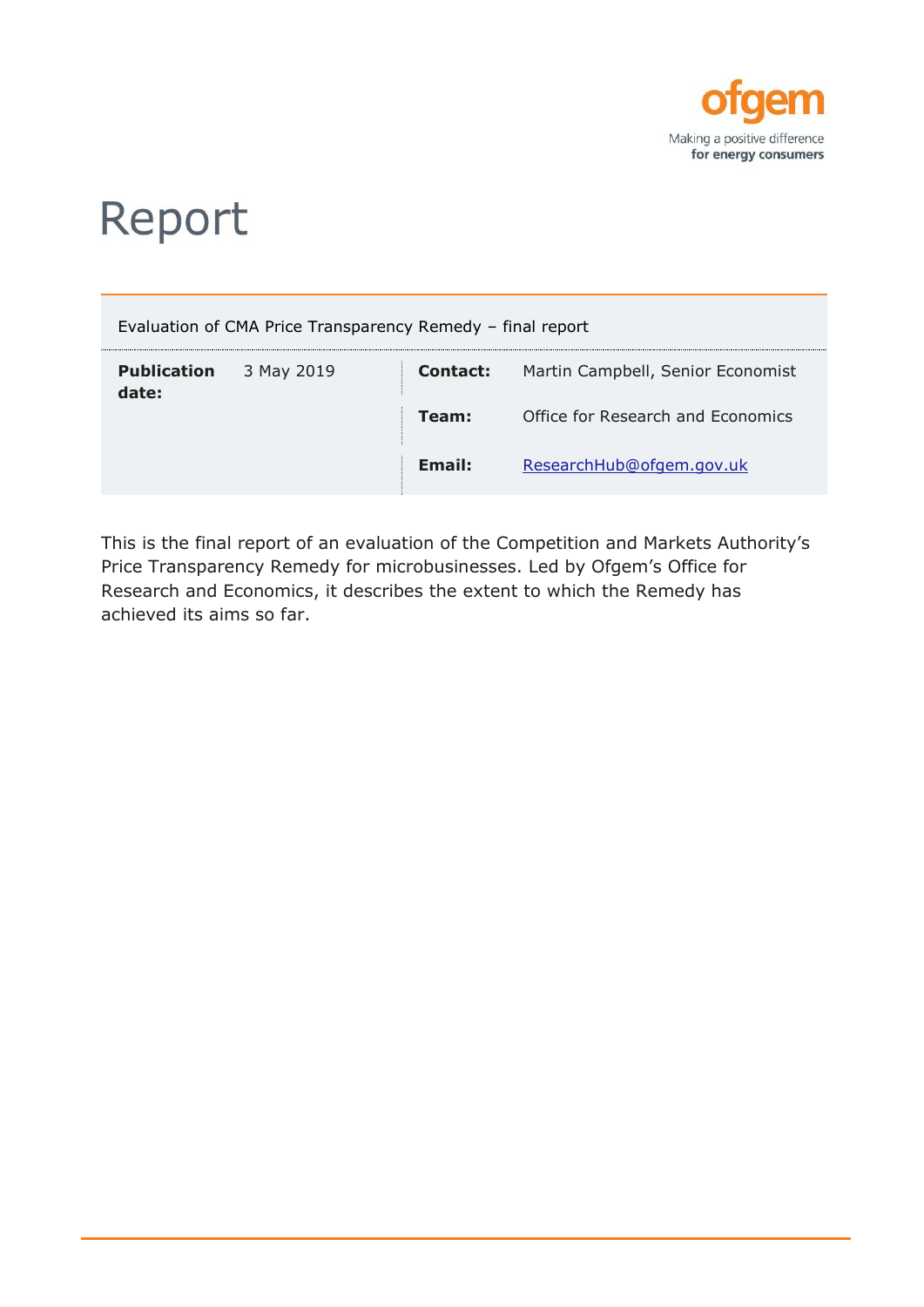© Crown copyright 2018

The text of this document may be reproduced (excluding logos) under and in accordance with the terms of the **[Open Government Licence](http://www.nationalarchives.gov.uk/information-management/re-using-public-sector-information/uk-government-licensing-framework/crown-copyright/)**.

Without prejudice to the generality of the terms of the Open Government Licence the material that is reproduced must be acknowledged as Crown copyright and the document title of this document must be specified in that acknowledgement.

Any enquiries related to the text of this publication should be sent to Ofgem at: 10 South Colonnade, Canary Wharf, London, E14 4PU. Alternatively, please call Ofgem on 0207 901 7000.

This publication is available at **[www.ofgem.gov.uk](http://www.ofgem.gov.uk/)**. Any enquiries regarding the use and re-use of this information resource should be sent to: [psi@nationalarchives.gsi.gov.uk](mailto:psi@nationalarchives.gsi.gov.uk)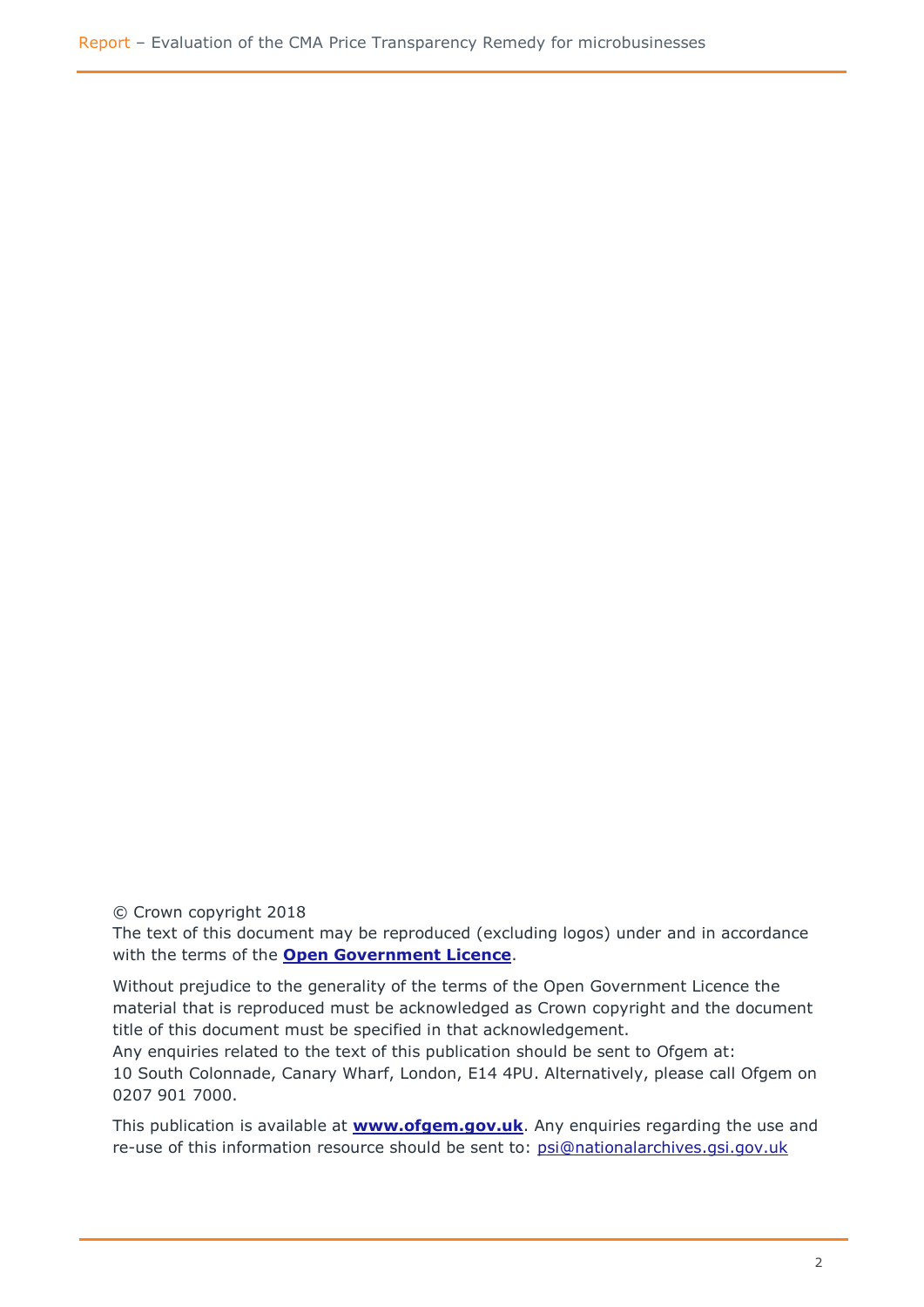# **Contents**

| Appendix 2 - contextual evidence for the Price Transparency Remedy  25 |  |
|------------------------------------------------------------------------|--|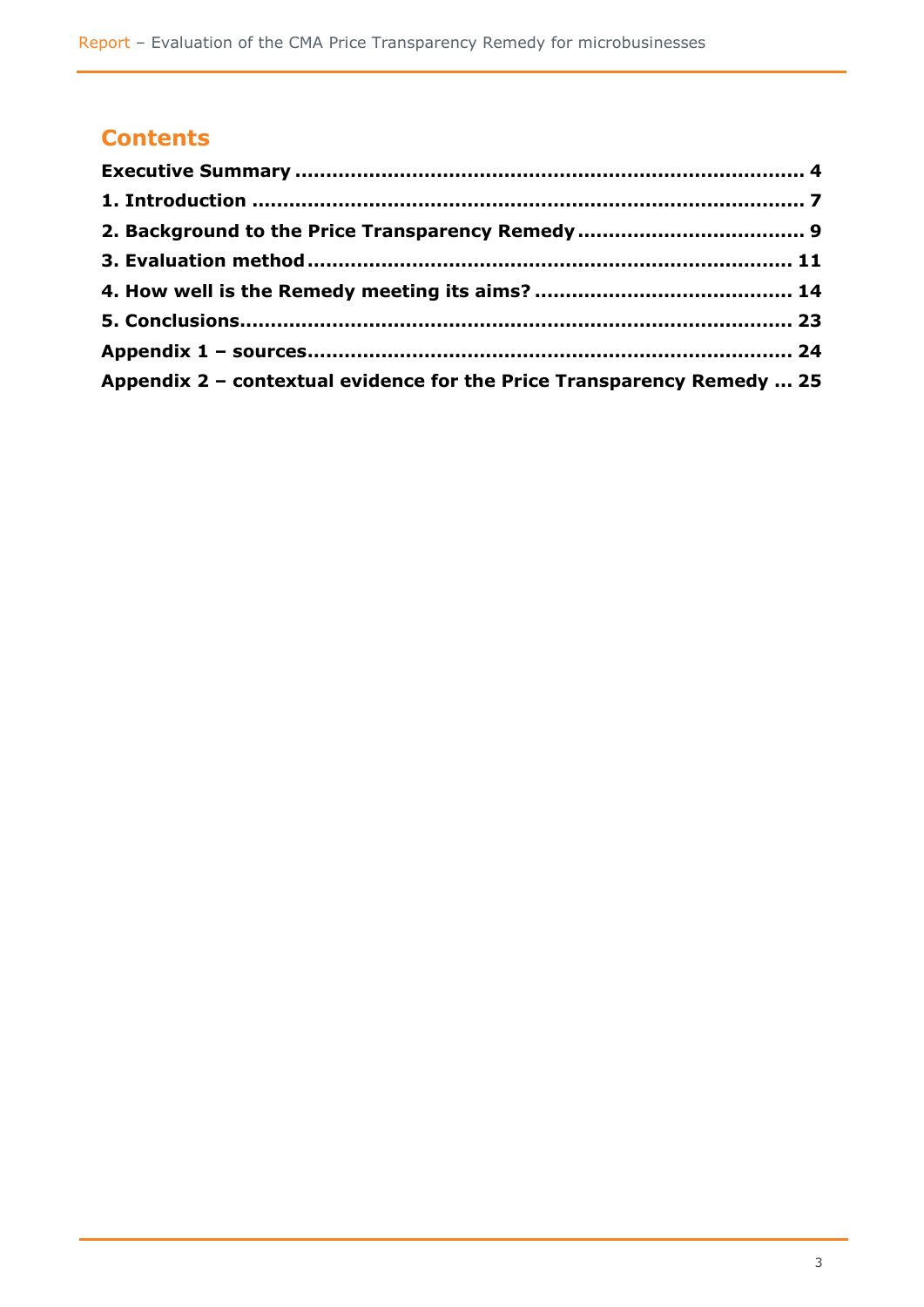# <span id="page-3-0"></span>**Executive Summary**

### **Background to the Price Transparency Remedy**

In 2016 the Competition and Markets Authority published its investigation into the energy market.<sup>1</sup> One of its findings was that microbusinesses were not able to easily access information about energy prices. This created a barrier to engagement in the market, and some microbusinesses not searching to find a better energy deal.

In response, the CMA introduced the Price Transparency Remedy in June 2017. It requires suppliers to provide clear prices to microbusiness customers through a quotation tool on their own websites or through Price Comparison Websites (PCWs). It aims to reduce microbusinesses' search costs, encourage them to engage in the market, and ultimately pay less for their energy.

### **Evaluation aims and links to Forward Work Programme**

In Ofgem's 2016 CMA Remedy Implementation Plan<sup>2</sup>, we committed to assessing the impact of the Remedy. This evaluation is the outcome of that assessment. We used a range of methods to determine if the Remedy had led to:

- energy prices being displayed more quickly, clearly and consistently on supplier websites and on PCWs;
- microbusinesses' search costs reducing; and
- changes to tariff switching rates and tariff price differentials.

The evaluation contributes to Ofgem's 2019/21 Forward Work Programme objective of *'making retail markets work for all'* and the supporting key activity of '*microbusinesses and the energy market – understand the consumer experience at each stage of the microbusiness customer journey to identify the case for possible reforms.*' 3

### **How well is the Remedy meeting its aims?**

There is overwhelming support for making microbusiness energy prices more transparent, and the Remedy is seen as a step in the right direction. There is no doubt it has improved the level of price information that is available to microbusinesses.

However, whilst prices are generated fairly quickly, other aspects of the Remedy are not yet working as well as they could. For instance:

l

<sup>1</sup> CMA (2016) ['Energy Market Investigation Final Report'](https://assets.publishing.service.gov.uk/media/5773de34e5274a0da3000113/final-report-energy-market-investigation.pdf)

<sup>2</sup> Ofgem (2016) 'CMA Remedies Implementation Plan' p.16

[https://www.ofgem.gov.uk/system/files/docs/2016/11/cma\\_remedies\\_implementation\\_plan.pdf](https://www.ofgem.gov.uk/system/files/docs/2016/11/cma_remedies_implementation_plan.pdf)

<sup>3</sup> Ofgem (2019) 'Forward Work Programme 2019-21' p.6 [https://www.ofgem.gov.uk/system/files/docs/2019/03/ofg1132\\_fwp\\_2019\\_21\\_programme\\_post\\_con](https://www.ofgem.gov.uk/system/files/docs/2019/03/ofg1132_fwp_2019_21_programme_post_consultation_web.pdf) sultation\_web.pdf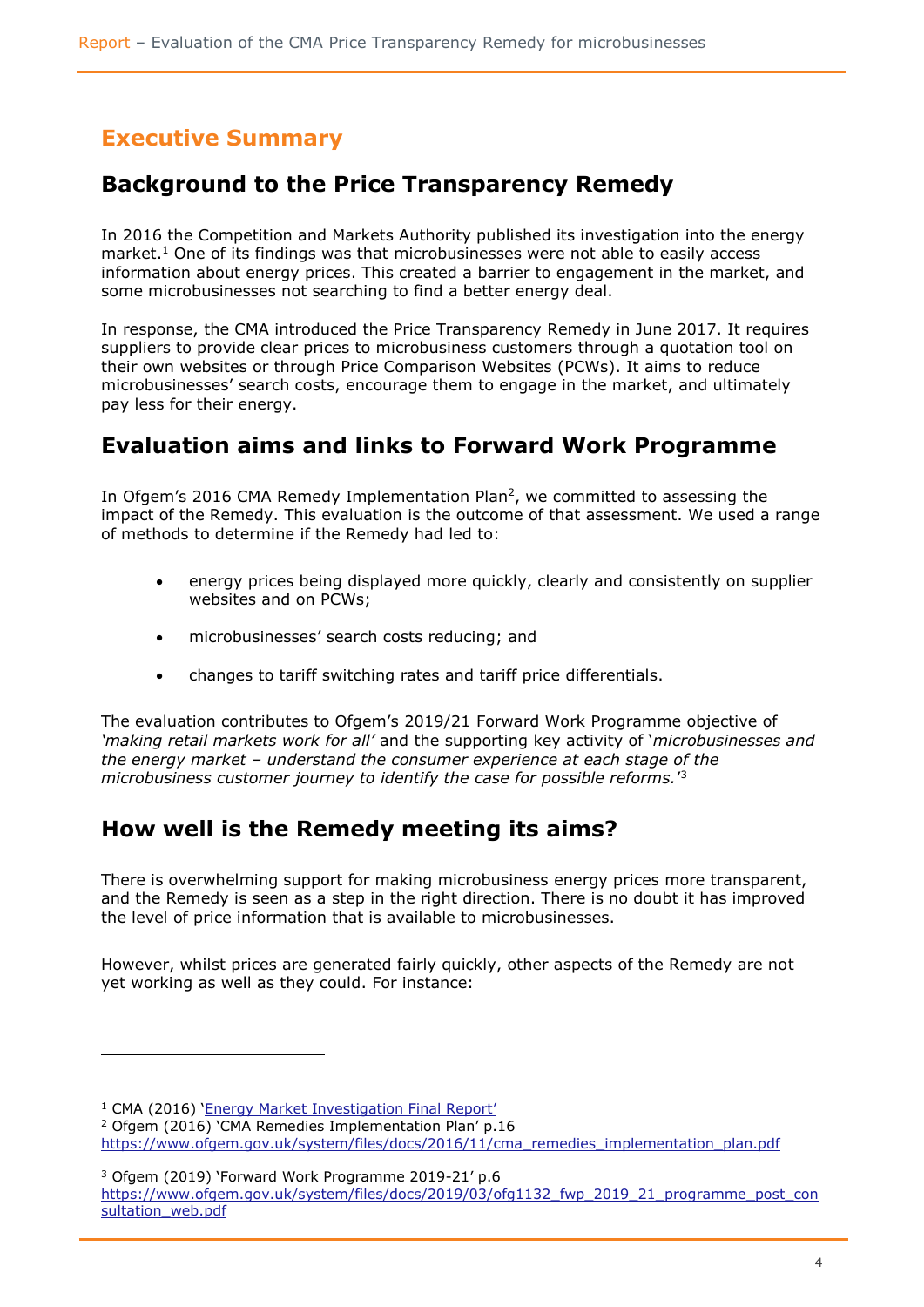- **Price complexity is an issue.** Suppliers are obliged to generate a list of tariffs once a user enters the details of the energy spend. This list can be quite long, and microbusinesses told us it can be difficult to interpret and work out which prices apply to them.
- **Implementation is not consistent.** We checked 49 suppliers' websites to determine if they had implemented the Remedy in line with the CMA's expectations. We found that some had not, leading to inconsistency in microbusinesses' experience across the market and making it difficult to compare tariffs across suppliers using this Remedy.
- **Awareness, and therefore use, is fairly low.** Microbusinesses are often not aware of the Remedy changes, and are not yet using the quotation tools on suppliers' websites in great numbers.
- **As a result, search costs and tariff differentials do not appear to have reduced appreciably.** So far there is little evidence that the Remedy has reduced the costs associated with searching for a new deal. And there does not appear to have been a narrowing of prices between default and acquisition tariffs.

### **Features of the market limit the Remedy's effectiveness**

There are features of the microbusiness market that currently make it difficult for a webbased price comparison tool to have a big impact on engagement levels.

First, the microbusiness (and SME) market is still a negotiated market. This means any prices listed on websites are seen as a starting point for further negotiation, with suppliers willing to offer lower prices for higher-consuming businesses. Quotes generated through the tools on suppliers' websites are not typically seen as the final prices.

Second, it is primarily telephone based. Engaged microbusinesses are prepared to call suppliers to try and get a better deal. They tend not to use suppliers' websites to any great extent because they prefer to use the phone.

Third, the majority of microbusinesses are too busy to engage and rely on brokers to get them an energy deal. They do not carry out search activity themselves.

Finally, there are far more tariff options in the microbusiness and SME market than there are in the domestic market. It is generally a more complex market for a web-based tool to make sense of and display tailored results. This complexity (coupled with the negotiated, telephone-based market) is one reason why domestic PCWs do not tend to offer comparison services in the microbusiness and SME market.

### **Lessons learned**

We have taken the following key lessons from this evaluation:

 **In most cases, use engagement remedies alongside other remedies**. As the CMA recognised, engagement remedies can have a positive impact, but are unlikely to be sufficient to tackle problems on their own.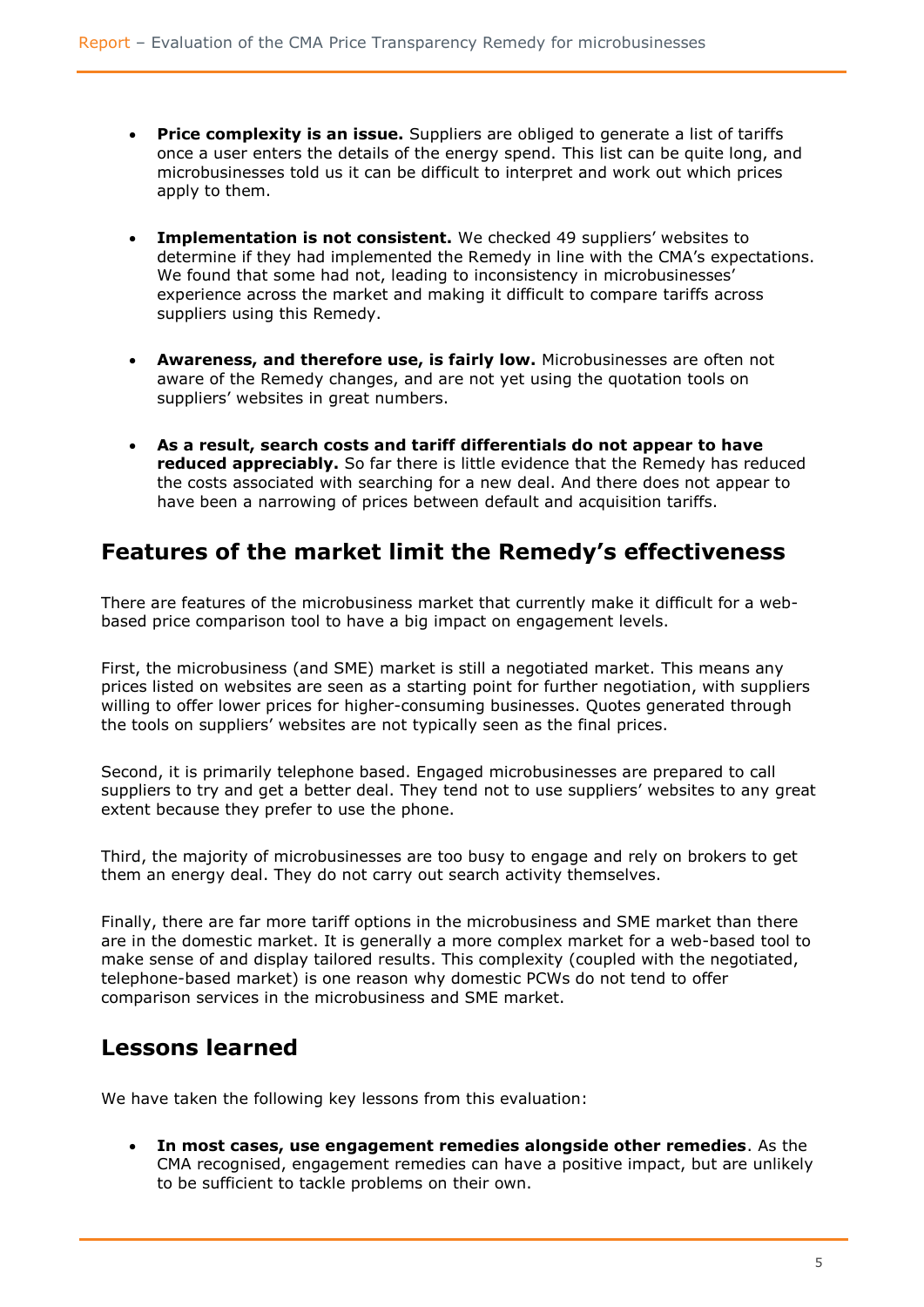- **Consider how a remedy is being implemented across the market,** to ensure that target groups have a consistent experience.
- **Once remedies are implemented, continue to work with target group and representatives to raise awareness of it and check it is meeting their needs as anticipated.** This remedy can benefit microbusinesses. But features of the wider market, and the remedy, have meant its effectiveness is less than it might have been so far.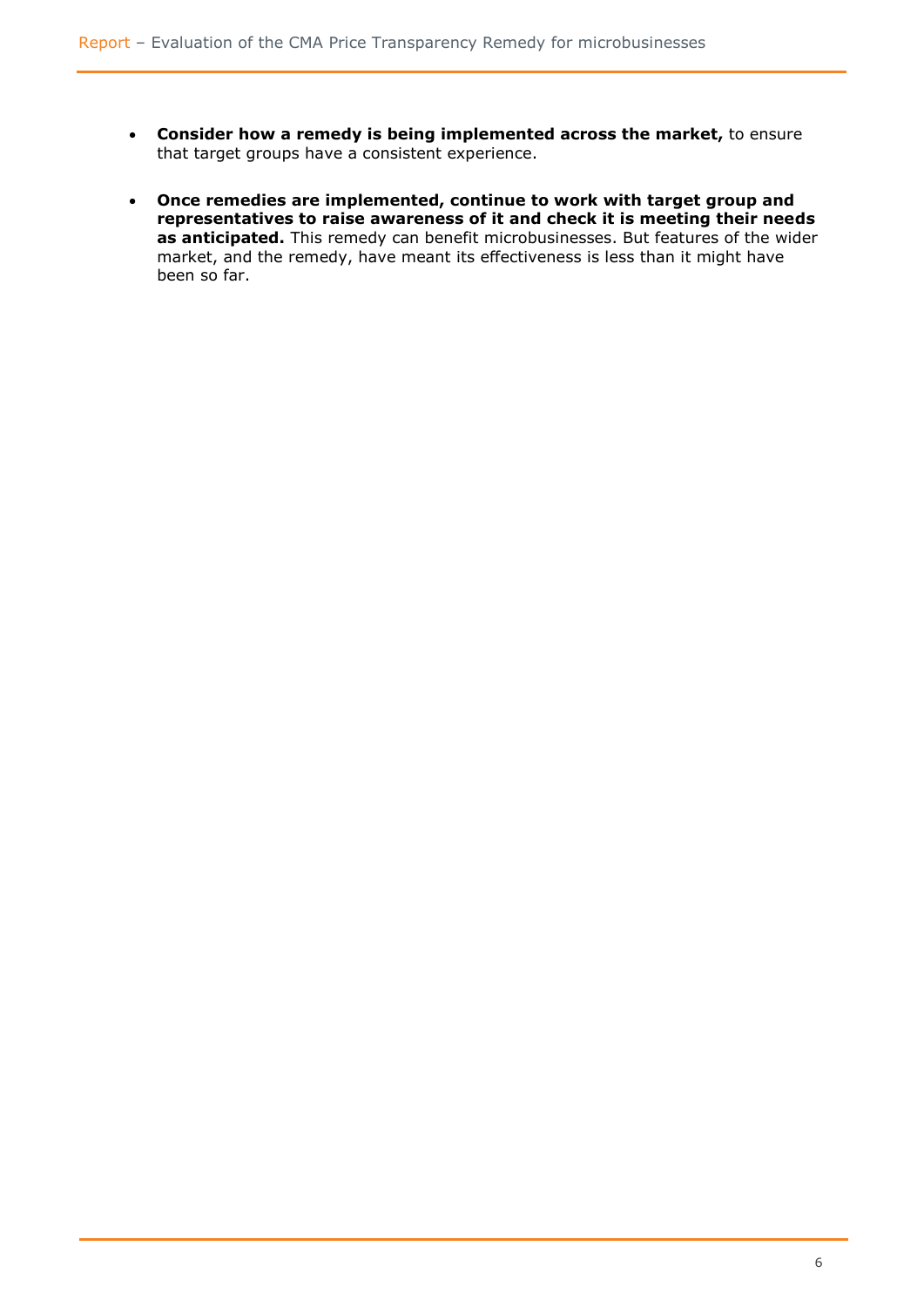# <span id="page-6-0"></span>**1. Introduction**

### **Background**

ł

- 1.1. In 2016, the Competition and Markets Authority (CMA) published its investigation into the energy market. $4$  It found that microbusinesses were not able to easily access information about energy tariff prices. This acted as a barrier to engagement, with microbusiness not able to access and assess price information to make an informed switching decision.
- 1.2. The CMA decided to implement the Price Transparency Remedy in response. Introduced in June 2017, the Remedy requires energy suppliers to make price information more easily available to microbusinesses through their own websites, or through Price Comparison Websites (PCWs).
- 1.3. The Remedy aimed to reduce microbusinesses' search costs by simplifying the process of finding price information, and enabling the expansion of PCWs' functions to cater for microbusiness energy customers. The CMA expected these changes to contribute to more microbusinesses switching supplier, and lowering their energy costs.

### **Objectives of the evaluation**

- 1.4. In Ofgem's CMA Remedy Implementation Plan<sup>5</sup>, we committed to assessing the impact of the Remedy. We wanted to see whether it was meeting its aims, and if not, what changes could be made to make it more effective.
- 1.5. This evaluation report is the outcome of that assessment. Led by Ofgem's Office for Research and Economics, the study used a mixed methods approach to try to understand any difference the Remedy has made to the engagement of microbusinesses in the energy market. In particular, we wanted to assess if the Remedy had resulted in:
	- energy prices being displayed more quickly, clearly and consistently on supplier websites and on PCWs;
	- microbusinesses noticing any changes to the way prices are displayed;
	- microbusiness search costs reducing; and
	- changes to tariff switching rates, tariff price differentials and trust in suppliers.
- 1.6. It contributes to Ofgem's 2019/21 Forward Work Programme objective of 'making retail markets work for all' and the supporting key activity of 'microbusinesses and

<sup>4</sup> CMA (2016) 'Energy Market Investigation Final Report' [https://www.gov.uk/cma-cases/energy](https://www.gov.uk/cma-cases/energy-market-investigation)[market-investigation](https://www.gov.uk/cma-cases/energy-market-investigation)

 $\overline{5}$  Ofgem (2016) 'CMA Remedies Implementation Plan' p.16 [https://www.ofgem.gov.uk/system/files/docs/2016/11/cma\\_remedies\\_implementation\\_plan.pdf](https://www.ofgem.gov.uk/system/files/docs/2016/11/cma_remedies_implementation_plan.pdf)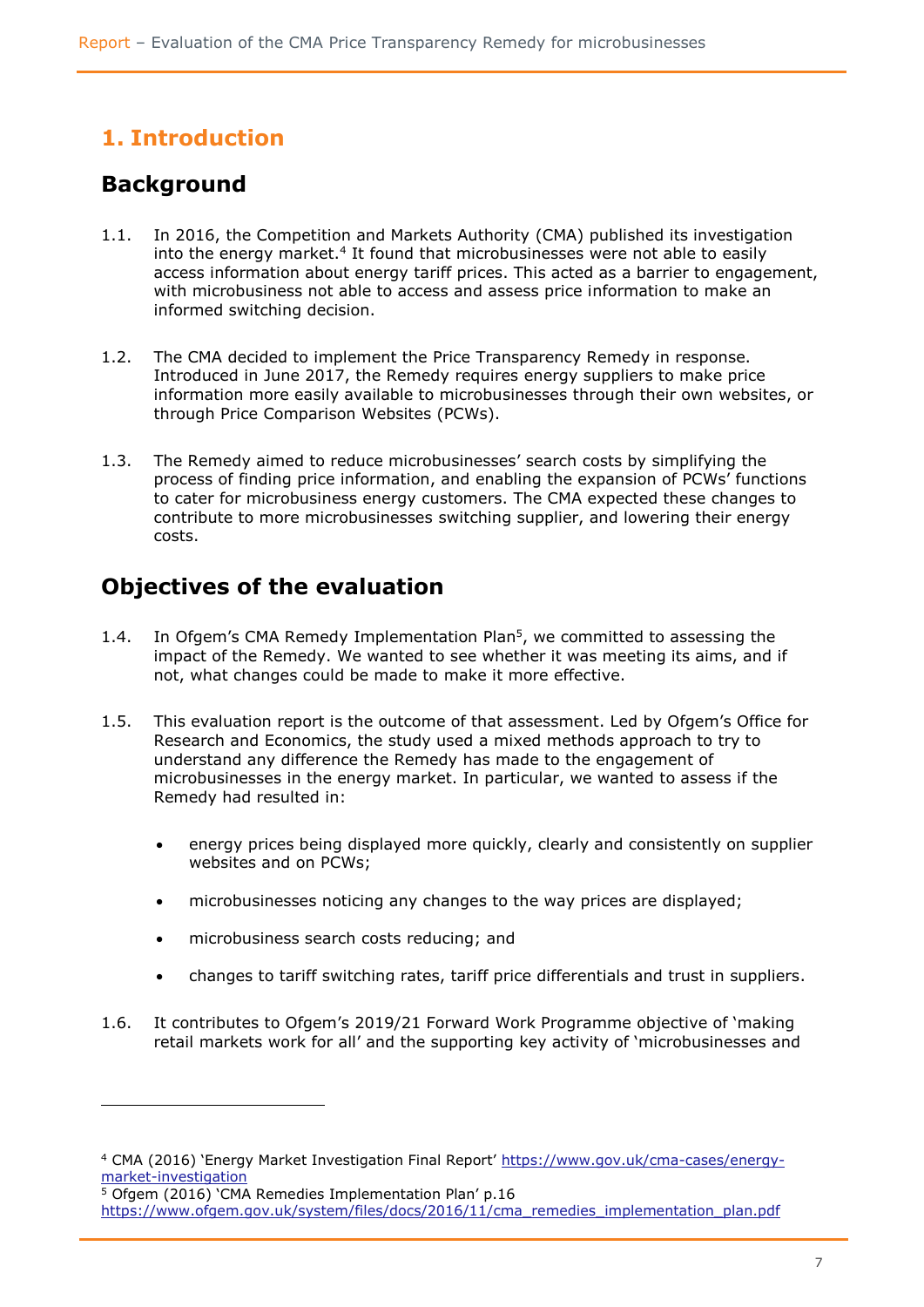the energy market – understand the consumer experience at each stage of the microbusiness customer journey to identify the case for possible reforms.'<sup>6</sup>

- 1.7. The evaluation comprised five main elements:
	- **1. desk review of secondary material** to develop an evidence baseline;
	- **2. implementation check** to assess how well suppliers had implemented the Remedy;
	- **3. consultations** with suppliers, PCWs, and key stakeholders;
	- **4. qualitative research** with a sample of microbusinesses; and
	- **5. quantitative formal Request for Information** from suppliers.
- 1.8. The report is structured as follows:
	- Chapter 2 sets out the background to the Price Transparency Remedy and the extent of baseline evidence available.
	- Chapter 3 sets out the evaluation's Theory of Change and the 'Access, Assess, Act' framework we have used to help us assess the impact of the Remedy.
	- Chapter 4 sets out the findings against each of the elements of the framework and explores what impact there has been.
	- Chapter 5 provides outline conclusions and recommendations.

### **Acknowledgements and disclaimer**

1.9. The evaluation team wishes to thank all consultees and microbusinesses who provided their views on the Remedy. We also want to thank members of the Ofgem evaluation Project Board, who provided guidance throughout. Finally, we want to thank our academic adviser Jacopo Torriti who provided a critique at key stages of the evaluation. The findings are much richer as a result. Needless to say we are responsible for any errors made in interpretation.

### **Your feedback**

l

1.10. We believe that feedback is important, and we are keen to receive your comments about this report. Please send any comments to [ResearchHub@ofgem.gov.uk](mailto:ResearchHub@ofgem.gov.uk)

<sup>6</sup> Ofgem (2018) 'Forward Work Programme 2018/19' p.21 [https://www.ofgem.gov.uk/system/files/docs/2018/03/forward\\_work\\_programme\\_2018-19\\_0.pdf](https://www.ofgem.gov.uk/system/files/docs/2018/03/forward_work_programme_2018-19_0.pdf)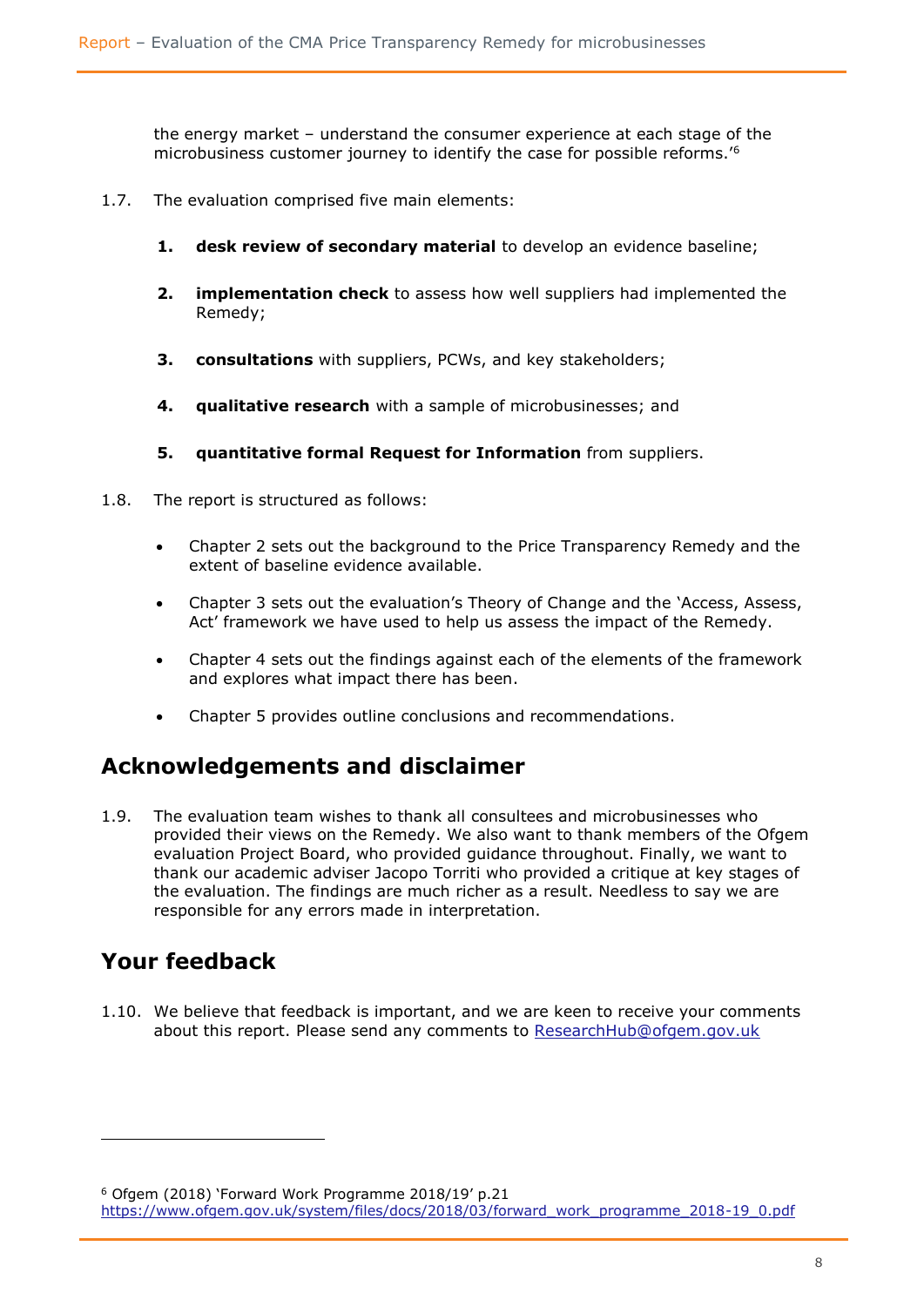### <span id="page-8-0"></span>**2. Background to the Price Transparency Remedy**

#### **Section summary**

l

This section provides an overview of the Remedy and the issues that the CMA identified in the microbusiness market.

### **What issues did the CMA identify?**

- 2.1. The Remedy was a result of the CMA's investigation into the energy market in 2016. It concluded that there were features of the microbusiness (and non-domestic market) that caused an Adverse Effect on Competition. It termed this the Microbusiness Weak Customer Response AEC. In particular:
	- *(b) "Customers face actual and perceived barriers to accessing and assessing information arising, in particular, from the following aspects of the markets for retail energy supply to SMEs:* 
		- *(i) a general lack of price transparency concerning the tariffs that are available to microbusinesses, which results from many microbusiness tariffs not being published; a substantial proportion of microbusiness tariffs being individually negotiated between customer and supplier; and from the nascent state of price comparison websites (PCWs) for nondomestic customers.*
		- *(ii) the role of third party intermediaries (TPIs), in relation to which:* 
			- *1. a number of complaints have been made by non-domestic customers to various official bodies concerning alleged TPI malpractice, which may have reduced the level of trust in all TPIs and discouraged engagement more generally; and*
			- *2. The CMA noted a lack of transparency as well as the existence of incentives not to give non-domestic customers the best possible deal. This is exacerbated by the lack of easily available benchmark prices, and the fact that many tariffs are not published."<sup>7</sup>*
- 2.2. In the CMA's view, the lack of price transparency contributed to margins on default microbusiness tariffs that were higher than the ones expected in a well-functioning market. Suppliers could exploit the comparatively low levels of microbusiness engagement, and resulting lack of competitive pressure, to charge higher prices than they otherwise could in a well-functioning market with higher levels of engagement.

<sup>7</sup> CMA (December 2016) *"Energy Market Investigation (Microbusinesses) Order 2016",* p.1-2 [https://www.gov.uk/government/publications/energy-market-investigation-microbusinesses-order-](https://www.gov.uk/government/publications/energy-market-investigation-microbusinesses-order-2016)[2016](https://www.gov.uk/government/publications/energy-market-investigation-microbusinesses-order-2016)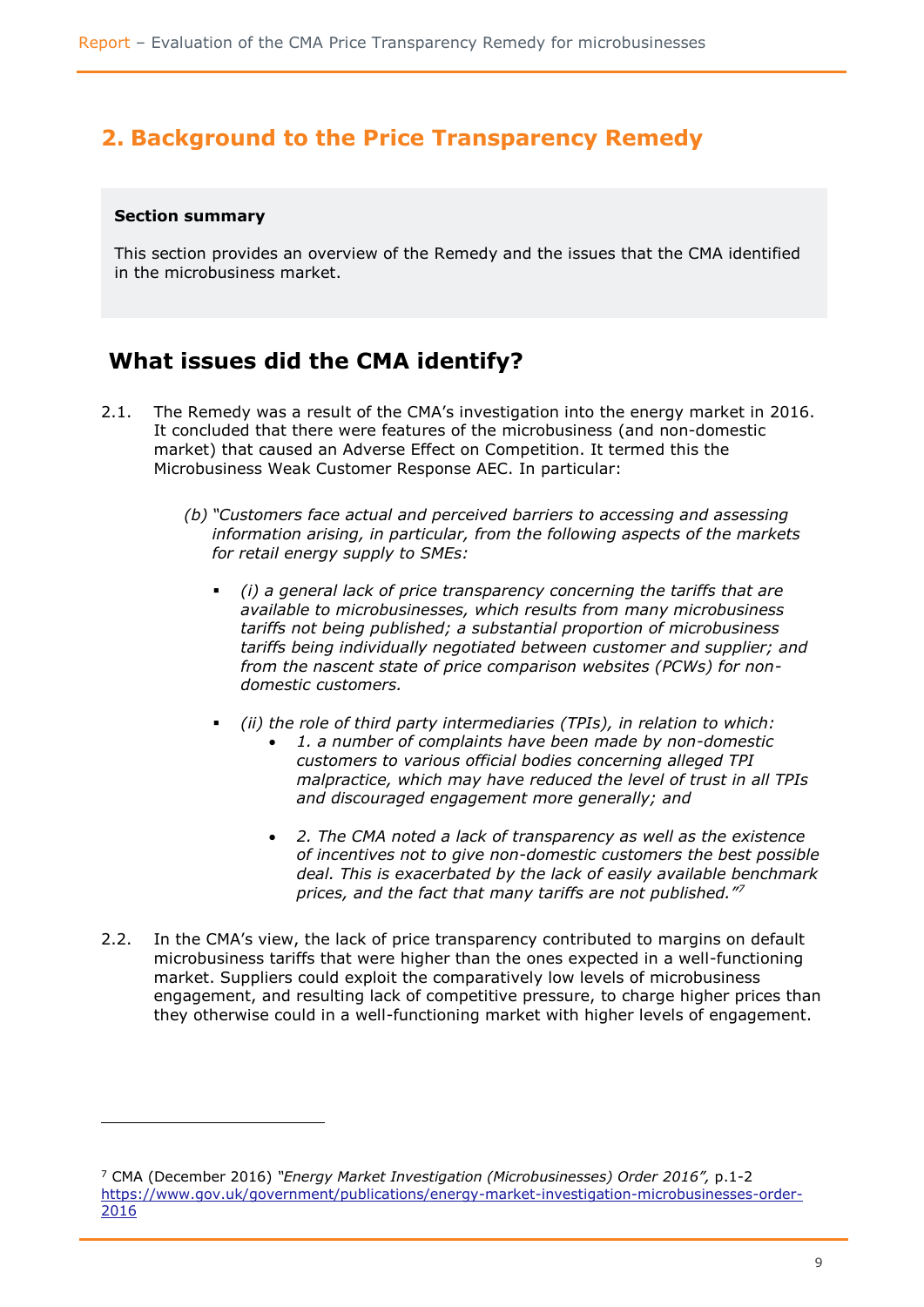### **The CMA's response through the Microbusiness Order**

- 2.3. The CMA sought to address the lack of price transparency in the microbusiness market. It introduced a Microbusiness Order, given effect by Standard Licence Condition 7D in June 2017, which required the following:
	- Energy suppliers to disclose tariff price information on their websites or through a PCW.
	- Price information should be displayed promptly, clearly and prominently on either the supplier's website or the PCW.
	- Suppliers should ensure that microbusinesses could enter their postcode and either their energy consumption or energy spend to arrive at tariffs that they could enter into with that supplier.
- 2.4. The Order also required energy suppliers to display unit rates and standing charges of out of contract and deemed contracts, clearly and prominently on their website.<sup>8</sup>

### **What did the CMA expect?**

- 2.5. The CMA expected that "*the measure in relation to acquisition and retention contracts will significantly increase microbusiness customers' abilities to access and assess price information. It will also facilitate the development of PCWs catering for microbusiness customers, which will further reduce the high search costs faced by microbusiness customers. As a result, the price transparency remedy will address barriers to accessing and assessing information experienced by microbusinesses."<sup>9</sup>*
- 2.6. The impact of the remedy on the market was harder to assess and quantify. Nonetheless, the CMA expected that it would contribute, as part of the package of remedies concerning the Microbusiness Weak Customer Response AEC<sup>10</sup>, to a reduction in prices paid by microbusiness customers.

l

<sup>8</sup> The Order also required suppliers "*not to include terms in their auto-rollover contracts with microbusiness customers that restrict when such customers can give notice to terminate the contract or from charging such customers a termination fee in certain circumstances"*

<sup>&</sup>lt;sup>9</sup> CMA (2016) 'Energy Market Investigation Final Report' [https://www.gov.uk/cma-cases/energy](https://www.gov.uk/cma-cases/energy-market-investigation)[market-investigation](https://www.gov.uk/cma-cases/energy-market-investigation)

 $10$  CMA (2016) "Decisions on AECs and remedies" P.17 - 19

[https://assets.publishing.service.gov.uk/media/576c1910ed915d622c000085/FR\\_Summary\\_of\\_AECs](https://assets.publishing.service.gov.uk/media/576c1910ed915d622c000085/FR_Summary_of_AECs_and_remedies-Section_20.pdf) and remedies-Section 20.pdf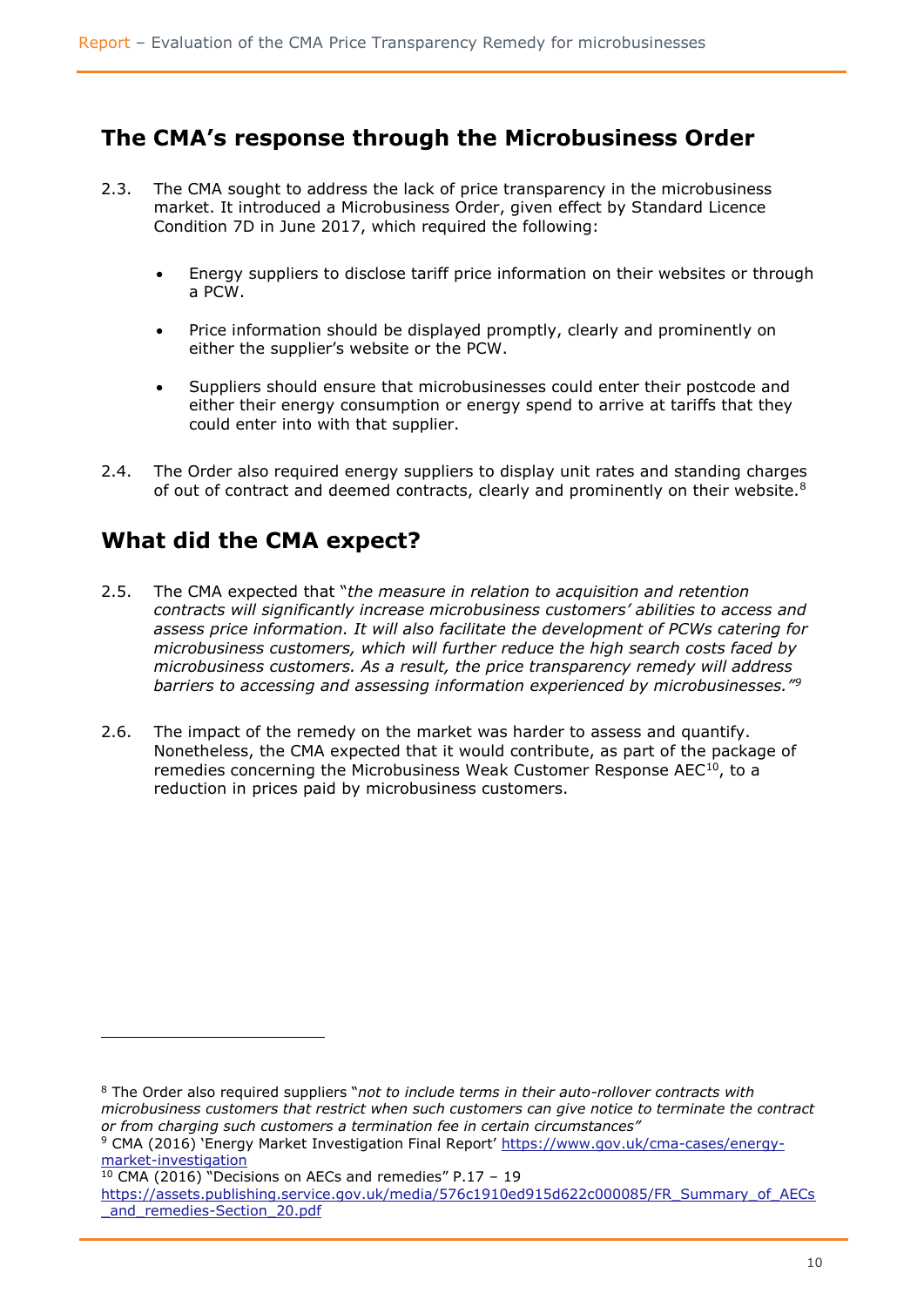# <span id="page-10-0"></span>**3. Evaluation method**

#### **Section summary**

ł

This section describes the Theory of Change developed by the evaluation team, and the method used to gather evidence.

### **Developing a Theory of Change to guide the evaluation**

- 3.1. A Theory of Change (ToC) describes visually how a given set of inputs is expected to generate impact. It is a useful way of tracing the inputs through different impact stages to outputs and outcomes. It also sets out any assumptions that the evaluation is making.
- 3.2. We based the ToC on the Office of Fair Trading's 'Access, Assess, Act' behavioural economics framework. It provides a useful model for thinking about how consumers can: **Access** the information they need to make an informed decision on a product or service; how well they can **Assess** the information presented and choose the best product or service according to their preferences, and how easy it is for them to **Act**  on the information presented and take up the product or service.<sup>11</sup>
- 3.3. The ToC is provided in Figure 3.1 on the next page. It shows that:
	- inputs are SLC 7D, which obligate suppliers to introduce the quotation tool in the form specified by the CMA. We have not attempted to quantify the Ofgem resources used in implementing the Remedy.
	- outputs are how the information on websites is to be presented **Access**
	- intermediate outcomes are whether microbusinesses are able to compare the information presented - **Assess**
	- long term outcomes relate to how microbusiness customers behave in response to information presented. It could increase competitive pressures and reduce price differentials between default and acquisition tariffs – **Act**

<sup>&</sup>lt;sup>11</sup> Adapted from OFT (2010) "What does behavioural economics mean for competition policy?", p.15-16

[https://webarchive.nationalarchives.gov.uk/20140402182927/http:/www.oft.gov.uk/shared\\_oft/econ](https://webarchive.nationalarchives.gov.uk/20140402182927/http:/www.oft.gov.uk/shared_oft/economic_research/oft1224.pdf) [omic\\_research/oft1224.pdf](https://webarchive.nationalarchives.gov.uk/20140402182927/http:/www.oft.gov.uk/shared_oft/economic_research/oft1224.pdf)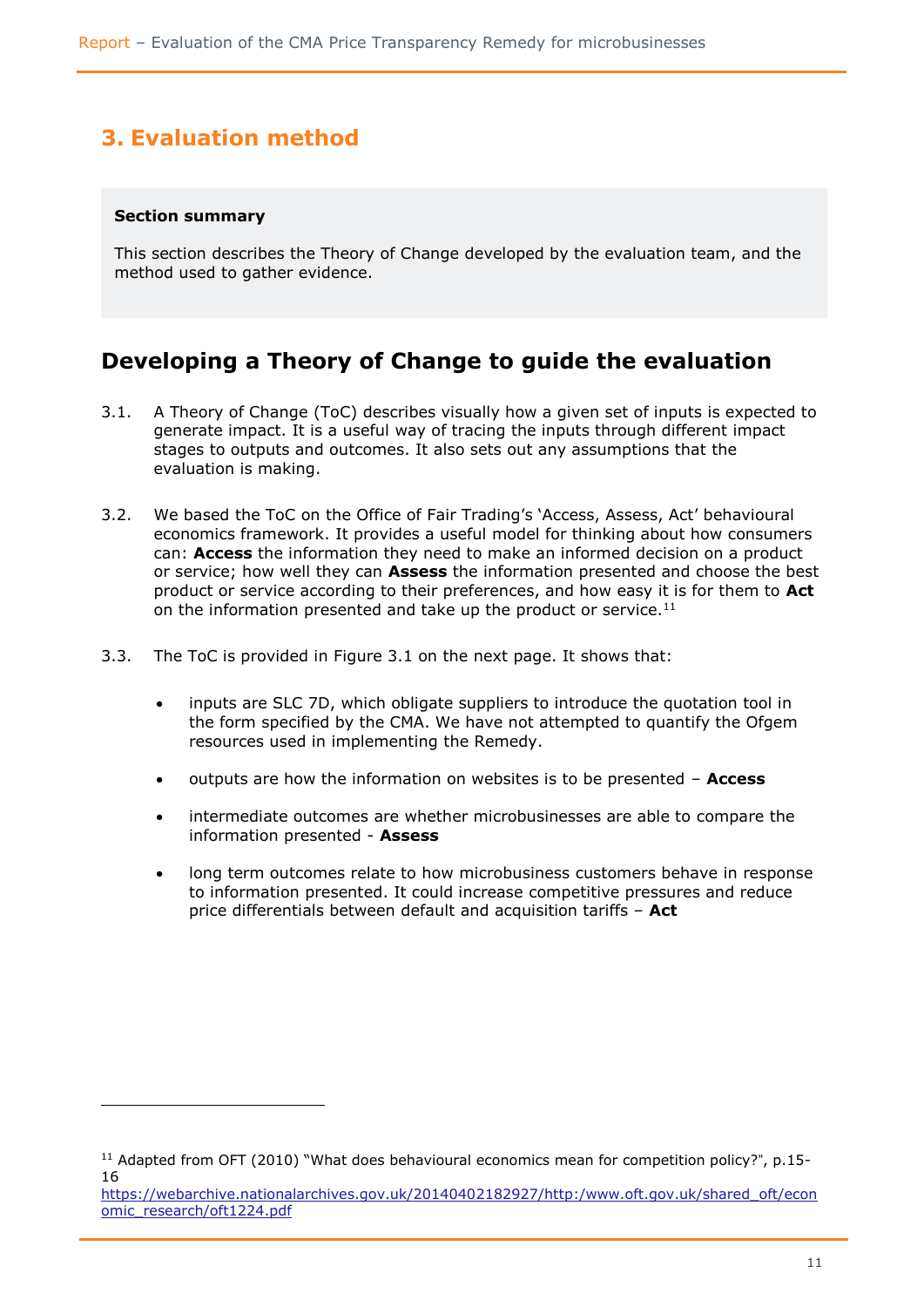

# **A range of methods to build the evidence**

- 3.4. We developed a mixed methods approach using quantitative and qualitative techniques to gather evidence for the evaluation. These are described below.
- 3.5. **Desk research of secondary sources** we collated and reviewed a number of reports, including Ofgem surveys, to help establish the market context the Remedy operates in.
- 3.6. **Remedy implementation check** we carried out a high level review of 49 suppliers' websites in September 2018 to determine whether they had implemented the Remedy as required by SLC 7D.
- 3.7. **Quantitative data analysis** we collated quantitative data such as price and switching information that Ofgem receives from suppliers. We also issued a formal Request for Information to nine suppliers covering 94% of microbusiness customers. We requested data such as unique page views of the quotation tool over time; conversion rates; and complaints from microbusiness customers relating to unclear/lack of available price information.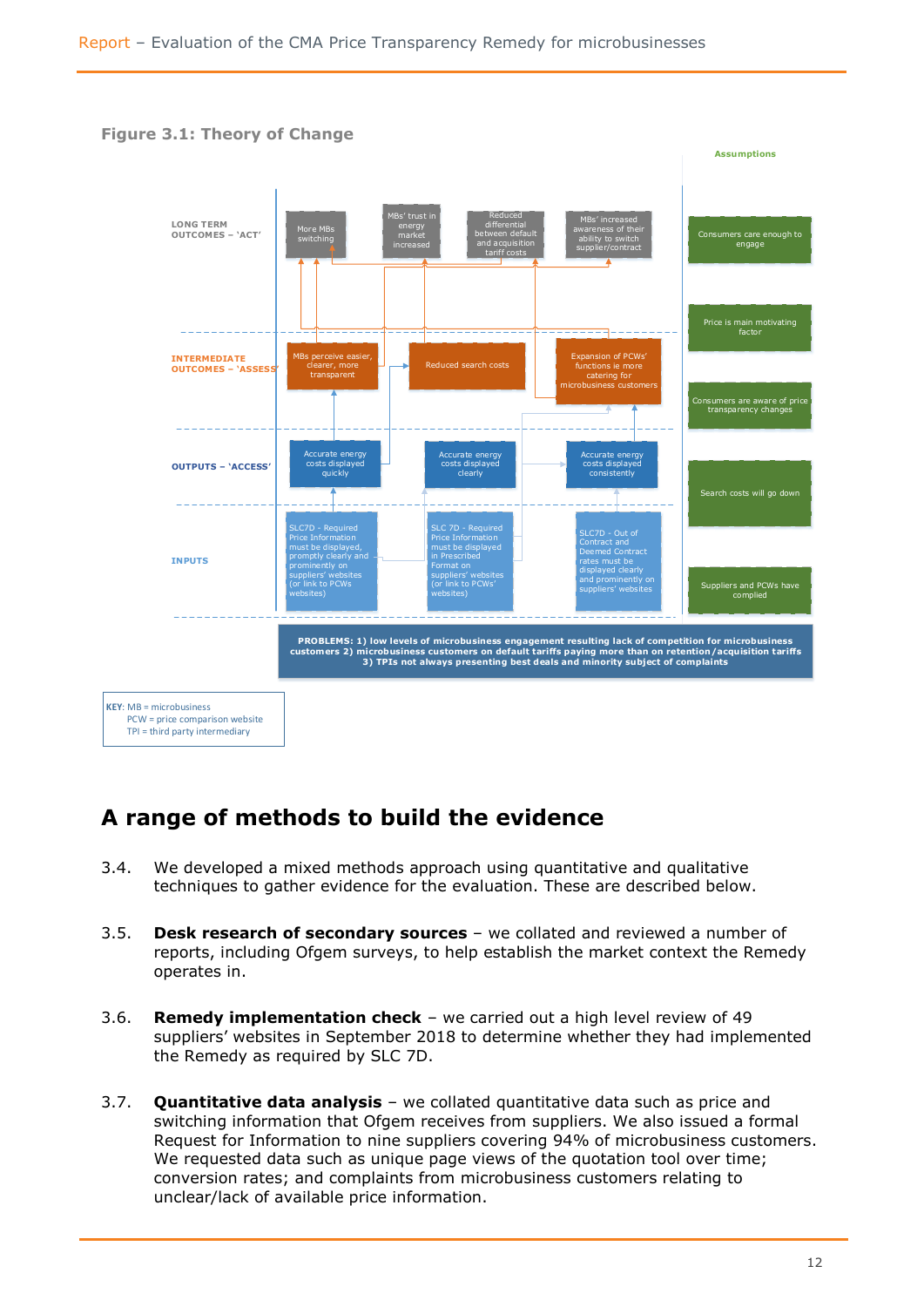- 3.8. **Qualitative research with microbusinesses -** we commissioned an independent research agency to undertake qualitative telephone interviews with 30 microbusinesses. The research addressed the following questions:
	- 1. How do microbusinesses obtain and compare energy-related price information?
	- 2. How easy do they perceive the price comparison process to be, and do they believe it has improved since the Remedy came into force?
	- 3. What are their views of the Remedy as a tool for increasing price transparency?
	- 4. How confident are they in their ability to obtain the best energy deal for their needs?
	- 5. What can we learn about decision-making processes and market engagement of microbusinesses?
- 3.9. To ensure as broad a mix of microbusinesses as possible, the sample included 15 that had switched suppliers, 5 that had switched tariff, 5 that had considered switching, and a control group of 5 that had not considered switching. There was also a mix of microbusinesses of varying sizes, GB regions, sector, and energy spend. The final research presentation is available on the Ofgem website.

#### 3.10. **Qualitative research with suppliers and stakeholders** - we interviewed:

- 6 stakeholders and academics (Ofgem's Head of Retail Market Policy and Director of Conduct and Enforcement; Citizens Advice; Federation of Small Businesses; Association of Convenience Stores; and a Senior Research Associate at the Centre for Competition Policy);
- 9 suppliers with the highest shares of the microbusiness market; and
- 2 price comparison websites.<sup>12</sup>

l

### **Ensuring a degree of independence in the evaluation**

3.11. The evaluation was carried out by Ofgem's Office for Research and Economics, a central function that is separate from policy teams. We also enlisted academic support at key stages to provide a critique of the evaluation's scope, Theory of Change and findings. This has been invaluable in bringing independent perspective to the evaluation team's work.

<sup>&</sup>lt;sup>12</sup> We contacted several other PCWs, however they did not cater for the business market and did not feel they could contribute to the evaluation.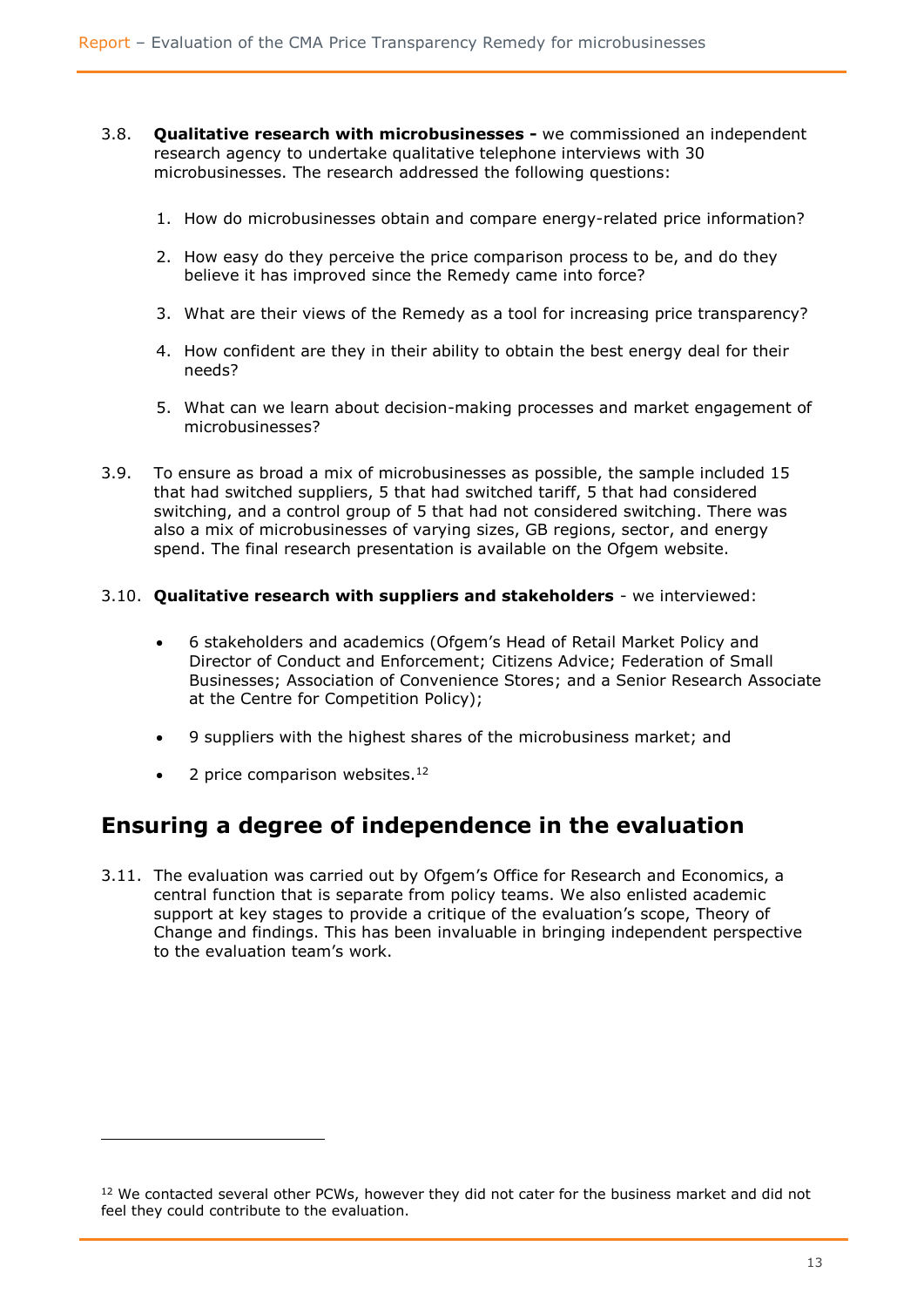### <span id="page-13-0"></span>**4. How well is the Remedy meeting its aims?**

#### **Section summary**

This section presents evidence against the main elements of the Theory of Change, and outlines key findings on the effectiveness of the Remedy so far.

#### **The concept of the Remedy is well-supported**

4.1. There is overwhelming support for making microbusiness energy prices more transparent. Microbusinesses, suppliers and stakeholders agreed that the Remedy was an appropriate response to the lack of price transparency that the CMA found. Some consultees specifically mentioned how important price transparency is in building microbusinesses trust in suppliers, and that the remedy is "*a step in the right direction*." Others went further, with one suggesting that it had "*frightened suppliers"* because they now had to display their prices. Only one consultee highlighted potential downsides which were, as they saw it, the potential for tacit collusion amongst suppliers and an increase in unscrupulous brokers scraping microbusiness contact details from suppliers' websites.

#### **Prices are displayed reasonably quickly - Theory of Change – Access**

4.2. The Remedy appears to be generating prices relatively quickly once a microbusiness provides their consumption and address information. Suppliers told us a quote takes about 60 seconds, which matched our own high level testing of supplier websites. It has not reduced the time it takes to generate a quote pre and post Remedy suppliers that had a quotation tool in place told us that it had remained the same as before the Remedy was implemented.

#### **Quoted tariffs are often hard to interpret - Theory of Change – Access**

- 4.3. There is concern that quotes, once generated, are hard to interpret and understand. So although prices may be displayed reasonably quickly, a microbusiness has to work quite hard to understand them. Some microbusinesses told us that they were not sure which quotes applied to them and whether they were final prices. There was an overriding impression of price complexity and prices that were difficult to compare across suppliers.
- 4.4. The design of the Remedy may be contributing to the complexity. Suppliers told us that the Remedy requires them to generate quotes based on energy consumption and address/meter number. This means that other factors which can affect the overall price are not taken into account before quotes are generated. The contract start date was mentioned repeatedly as a key determinant of price, as prices will vary by the season the contract starts in. But suppliers argued that they have no option but to generate a very large number of quotes, many of which may not be available to a business depending on when they want the contract to start. One stakeholder found the experience to be "*quite clunky*." Suppliers we spoke to thought it could dent microbusinesses' confidence in the prices listed, particularly if similar lists are being generated on numerous websites.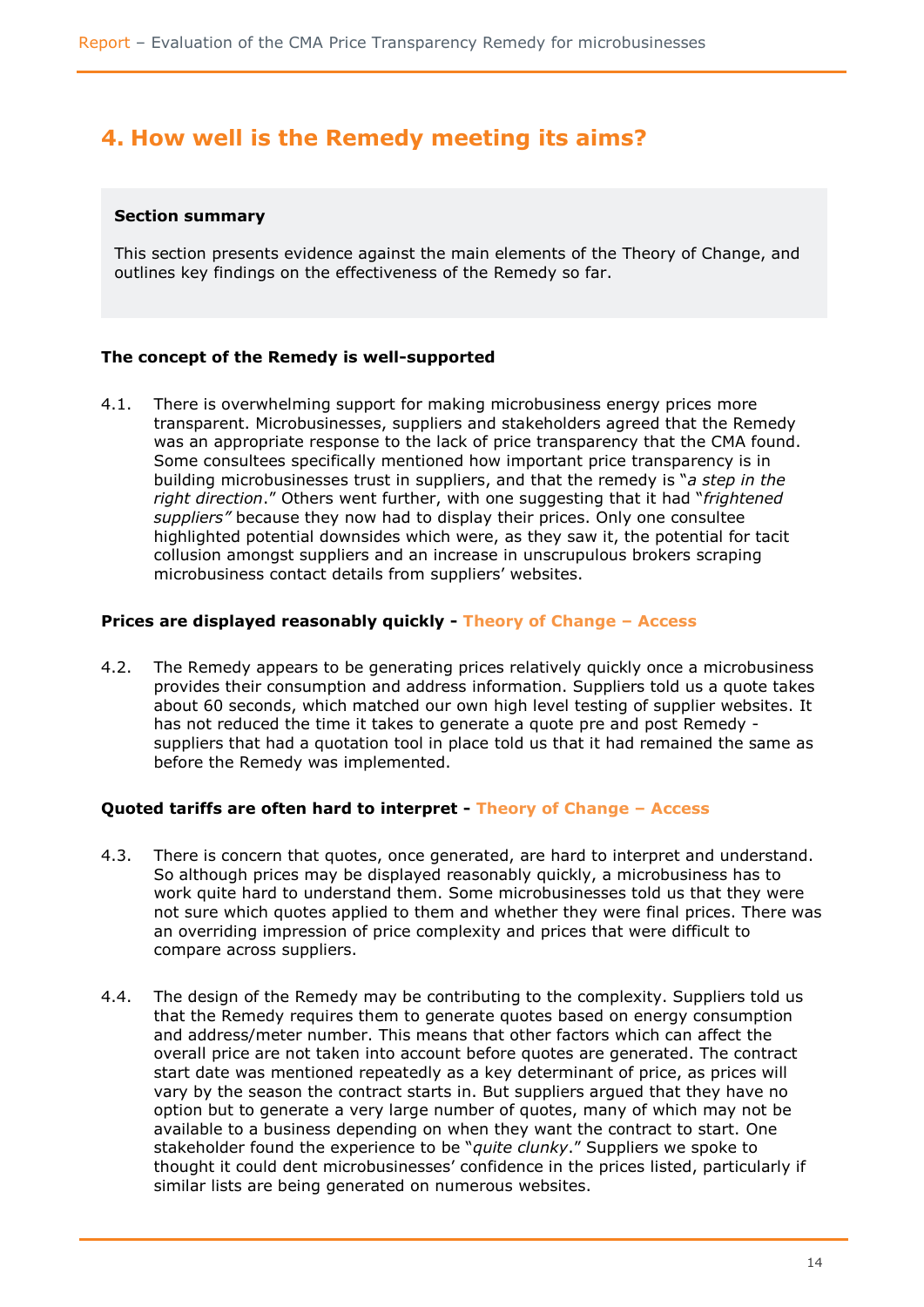#### **There is inconsistency in how suppliers have implemented the Remedy Theory of Change – Access**

- 4.5. For microbusinesses to assess the best deal across suppliers, it is important that all suppliers display price information reasonably consistently. We wanted to assess whether suppliers had implemented the Remedy in line with SLC 7D, and so we performed a high-level check on 49 suppliers' websites in September 2018. We checked against several criteria, including:
	- Is there a quotation tool?
	- Does it ask for the correct required information?
	- Does it display prices in the prescribed format?
	- Does it display out of contract rates and deemed prices clearly and promptly?
- 4.6. Overall, we found a mixed picture (Figure 4.1). For example, 35 of the 49 had a quotation tool in place. But of these, 24 did not appear to present all the tariffs available to the customer, and 9 did not display a total estimated cost.



**Figure 4.1: implementation check on suppliers' websites, September 2018**

4.7. Suppliers and PCWs supported our findings. Those we consulted argued that small suppliers in particular had not been scrutinised enough, and as a result many had not implemented the SLC as required.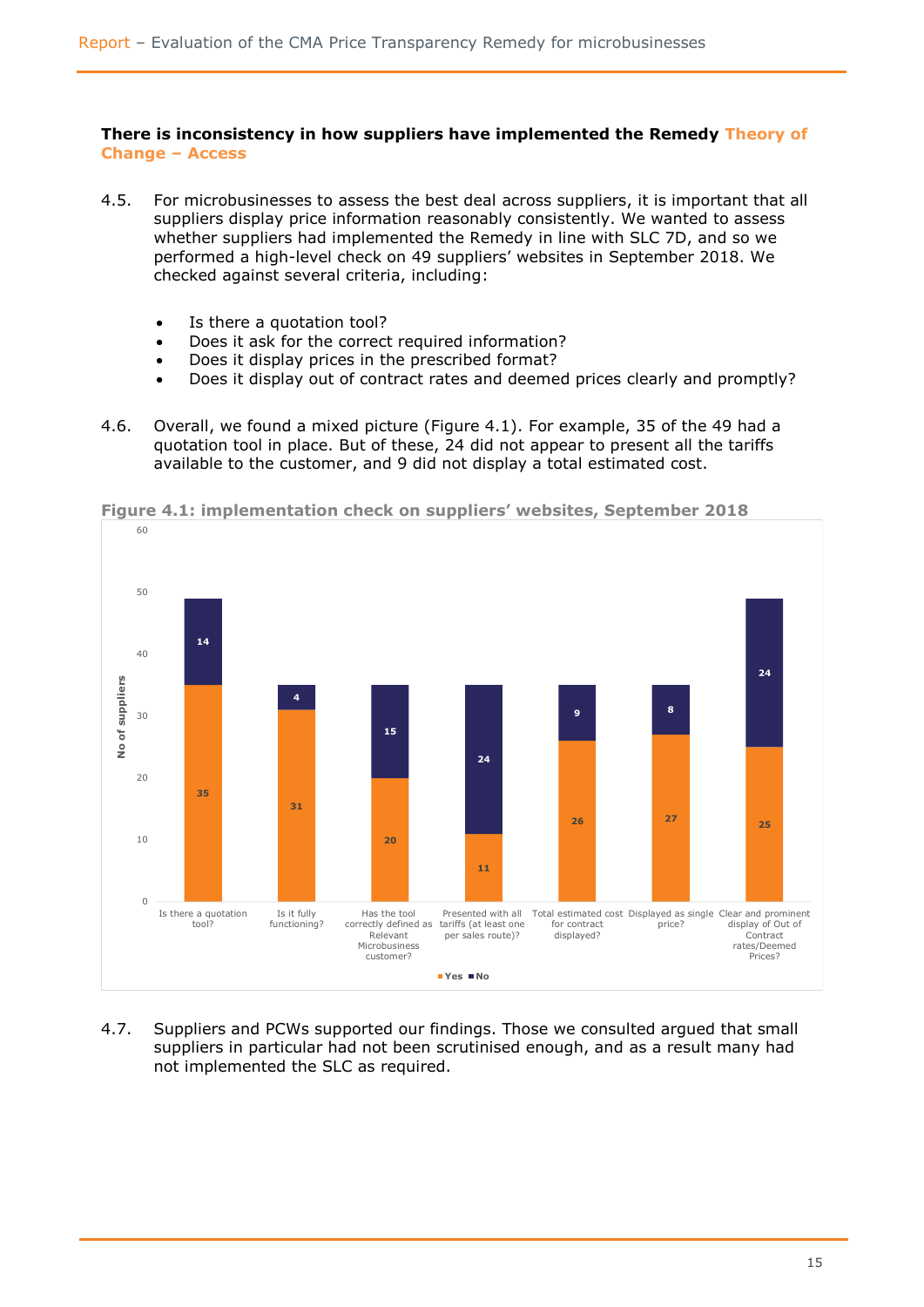- 4.8. This coupled with the views of microbusinesses and stakeholders, shows that there is a lot of variation in how suppliers
	- have interpreted the SLC. For example, some (such as the example to the right) ask for contact information such as name and phone number, despite it not being a requirement of the Remedy, whilst others do not. Several microbusinesses that we spoke to were reluctant to provide that information which suggests they may be put off using the quotation tools. Some provide an option for filtering the results whilst others finish with a long list of quotes. Finally, attempts

|                              | By leaving your contact details below, you agree to a call or an email about your quote |
|------------------------------|-----------------------------------------------------------------------------------------|
| Your name                    |                                                                                         |
| Phone number                 |                                                                                         |
| <b>Email address</b>         |                                                                                         |
| Supply postcode*             | Postcode                                                                                |
| How much energy do you use?* | in kWh<br>$\ln E$                                                                       |

to retrieve quotes online often resulted in a request to arrange a call back. The evidence from the microbusiness research suggests the inconsistency is frustrating for microbusinesses.

4.9. Overall, there is enough evidence to suggest that the Remedy has not been fully implemented in line with the CMA's expectations. Without greater consistency the process of comparing across suppliers will be more difficult than it should be, and will limit the Remedy's effectiveness.

#### **Microbusiness customers are often not aware of price transparency changes Theory of Change - Assumption**

- 4.10. For the remedy to increase engagement and switching, microbusinesses need to be aware that suppliers are now required to display energy prices on their websites. Otherwise they will continue to use methods such as telephoning a handful of suppliers or using a broker.
- 4.11. Microbusinesses generally felt that more could be done to raise awareness of the Remedy to help them get the best out of it. Suppliers also agreed, and told us that the tools were not being used by microbusinesses in large numbers.

*"You're bombarded with so much information, you're not sure how to separate it. You need someone to point you in the right direction."*

**– Microbusiness that switched supplier**

*"It's a great idea if people know what to look for but if small business owners aren't aware it's useless… you need to directly communicate the new rules to businesses."*

**– Microbusiness that compared market**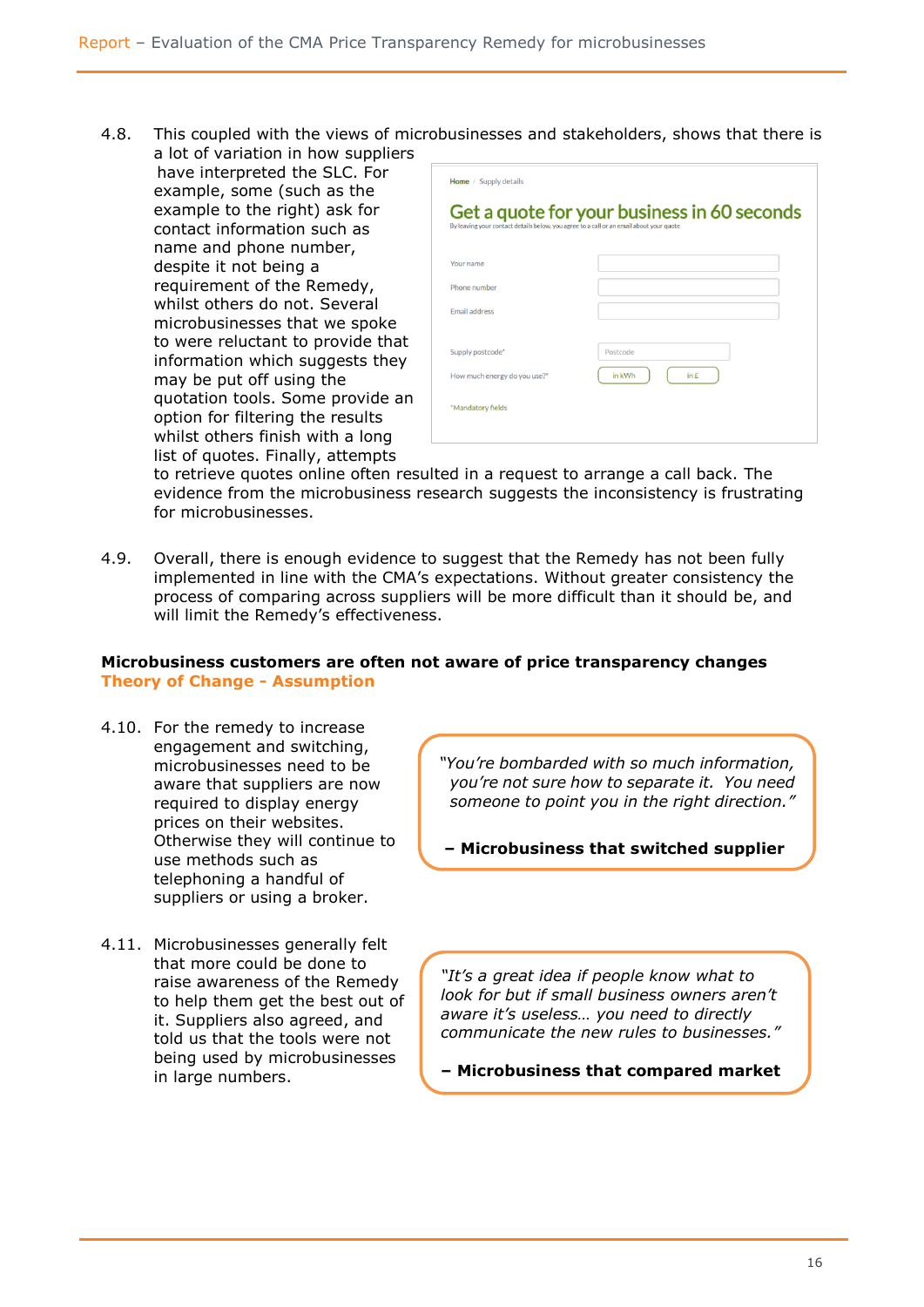These assertions are reinforced by the figures for the quotation tools on supplier websites. Overall less than 1% of these suppliers' microbusiness customers are using the tools.<sup>13</sup> Data from the Request for Information to suppliers (Figure 4.2) shows that:

*"Trying to get the best price can be tricky. Calls have to be made as the information isn't on websites."*

**– Microbusiness that switched tariff**

- there are around 10k 12k unique visitors to the tools every month, and around 25k- 30k page views; and
- there are around 25 unique visitors to the tools for every 1000 unique visitors to the non-domestic section of suppliers' websites, and around 12 page views for every 1000 page views of the non-domestic section.





Source: Request for Information to 10 suppliers

ł

Note: data from 10 suppliers only comparable on unique visits and unique views from Aug 17 and Dec 17 respectively

 $13$  There are two caveats to this. Firstly, suppliers are not able to tell if the unique visitor is a microbusiness customer, though it is likely that they are given the tool is tailored to microbusinesses. Secondly it does not capture these suppliers' customers that are exploring tariffs with suppliers not included in the Request for Information, though we assume these numbers are likely to be low overall.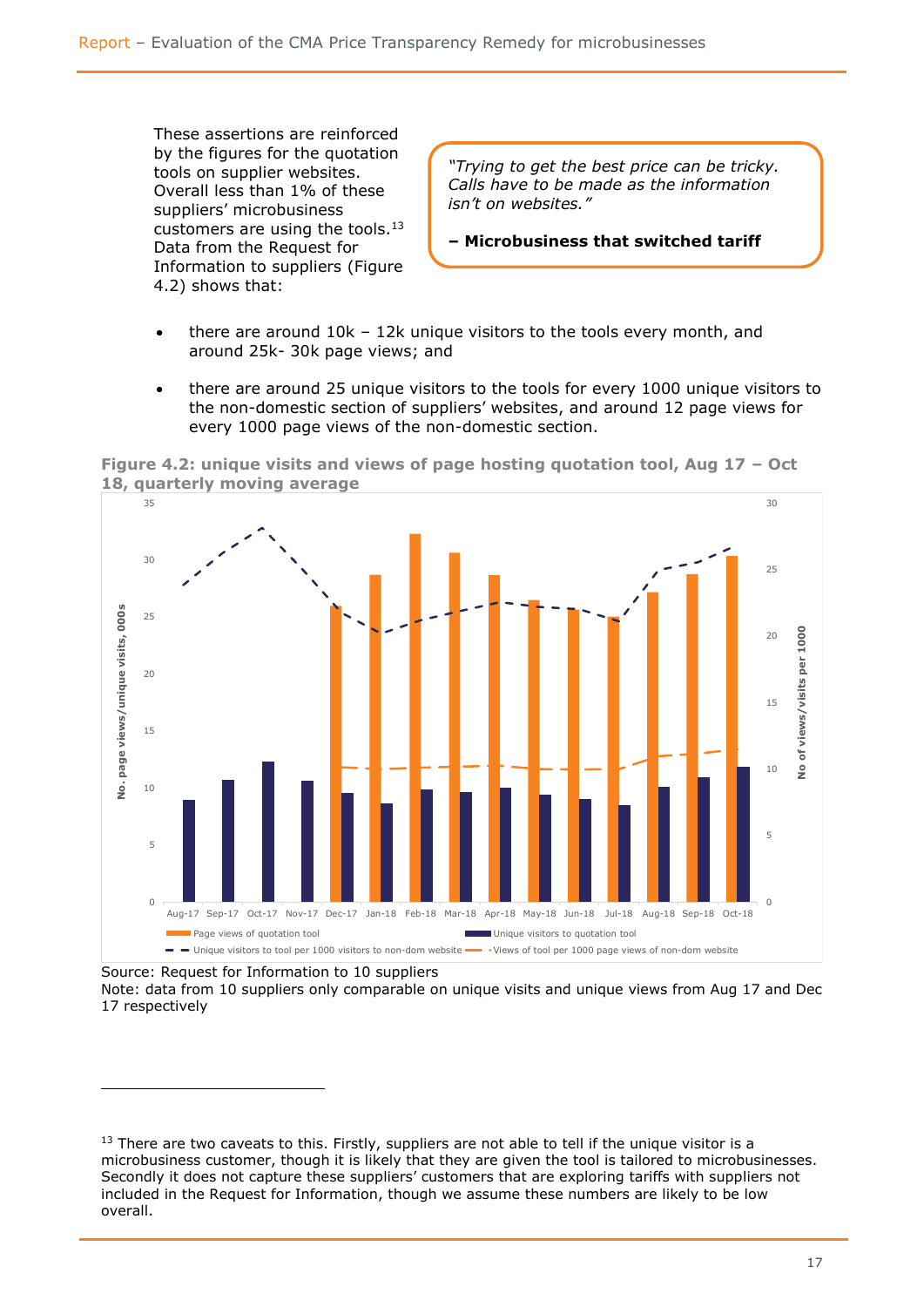- 4.12. Finally, microbusiness customers do not appear to be signing up to a contract after they generate a quote using the tool. Again using data from suppliers, Figure 4.3 shows that:
	- although increasing over the 8 months we have data, the absolute number of new contracts is still small – between 300 and 600 per month; and
	- only 4- 10% of microbusinesses sign up to a new contract using any sales channel after they have generated a quote using the online tools.

**Figure 4.3: number and percentage of new energy contracts following online quote (all sales channels), Mar 18 – Oct 18, quarterly moving average**



Source: Request for Information to 10 suppliers Note: data from 10 suppliers comparable from March 18 only

#### **Little evidence of reduced search costs – Theory of Change – Assess**

4.13. It is extremely challenging to assess whether search costs have come down as a result of the Remedy. Our research with microbusinesses suggested that overall it took around four hours, sometimes split over several days, to find a new energy deal. Given the lack of awareness of the Remedy amongst the group, it is doubtful that the Remedy is helping to reduce search costs for microbusinesses overall. But there is a somewhat mixed picture. Some microbusinesses thought that using a PCW could help with the search because it reduced the time they spent looking across multiple suppliers. The implication is that the 'costs' of searching had reduced. By contrast others felt that it was still too time-consuming and complex to compare, and were put off by having to enter lots of information to generate a quote. This would suggest search costs stayed the same for this group.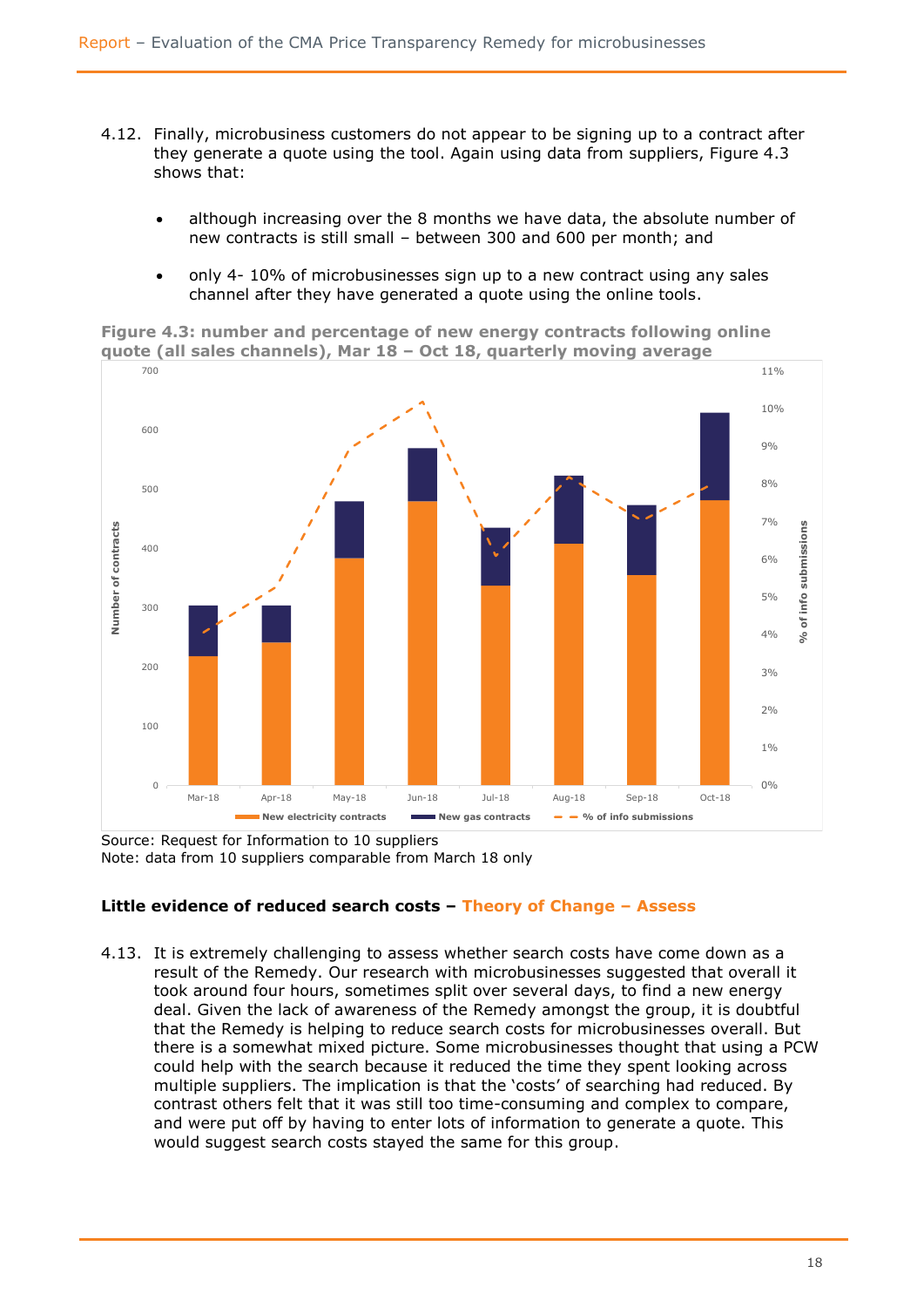**Little evidence that PCWs have expanded their functions for microbusinesses - Theory of Change – Assess**

4.14. We found little evidence on whether PCWs have expanded their functions to cater for microbusinesses. Of those we spoke to, only one was established in the nondomestic market and had been for some time. Others had no plans to enter the market or to expand their services. We have highlighted this as an area Ofgem should explore in more detail through its Call for Evidence.

### **Features of the market affect the potential of the Remedy**

4.15. The evidence shows that the Remedy is well-supported, but microbusinesses are generally not aware of it, and are not yet using it in large numbers. However it is important to understand the wider context and features of the market that affect the impact a web-based quotation tool can have. We set some of these out in the original Theory of Change as assumptions to be tested, whilst others emerged as the evaluation progressed. We set them out below.

#### **Do microbusinesses care enough to engage? Is price their main concern? Theory of Change - Assumption**

- 4.16. Microbusiness know energy is important. However, our qualitative research with microbusinesses found a number of factors affecting the extent of their engagement. This research was weighted towards those that had engaged in the market, but the findings are still useful to understand microbusinesses' decision making.
	- **1. Most go it alone** minority supported by a trusted broker and 1 or 2 by an accountant.
	- **2. Time poor and interrupted** means it is challenging to give detailed scrutiny to price comparisons / switching decisions whilst weighing up any potential savings against the cost of their time.
	- **3. No prior experience** while some are highly experienced, others may be in new businesses, new in post as decision-makers, or the business may have moved to new premises, so future energy usage could be uncertain. As a result, they can lack confidence in their energy decisions.
	- **4. Risk averse** because of the financial impact of decisions and in some cases also operating in an uncertain business environment. This can affect priorities and make microbusinesses more disposed to larger/well-known suppliers and shorter contract lengths.

*"The smallest mistake at work will have a big financial impact"*

*-***Microbusiness that switched supplier**

- 
- **5. Regard energy as business critical** significant business cost and/or critical to running of the business.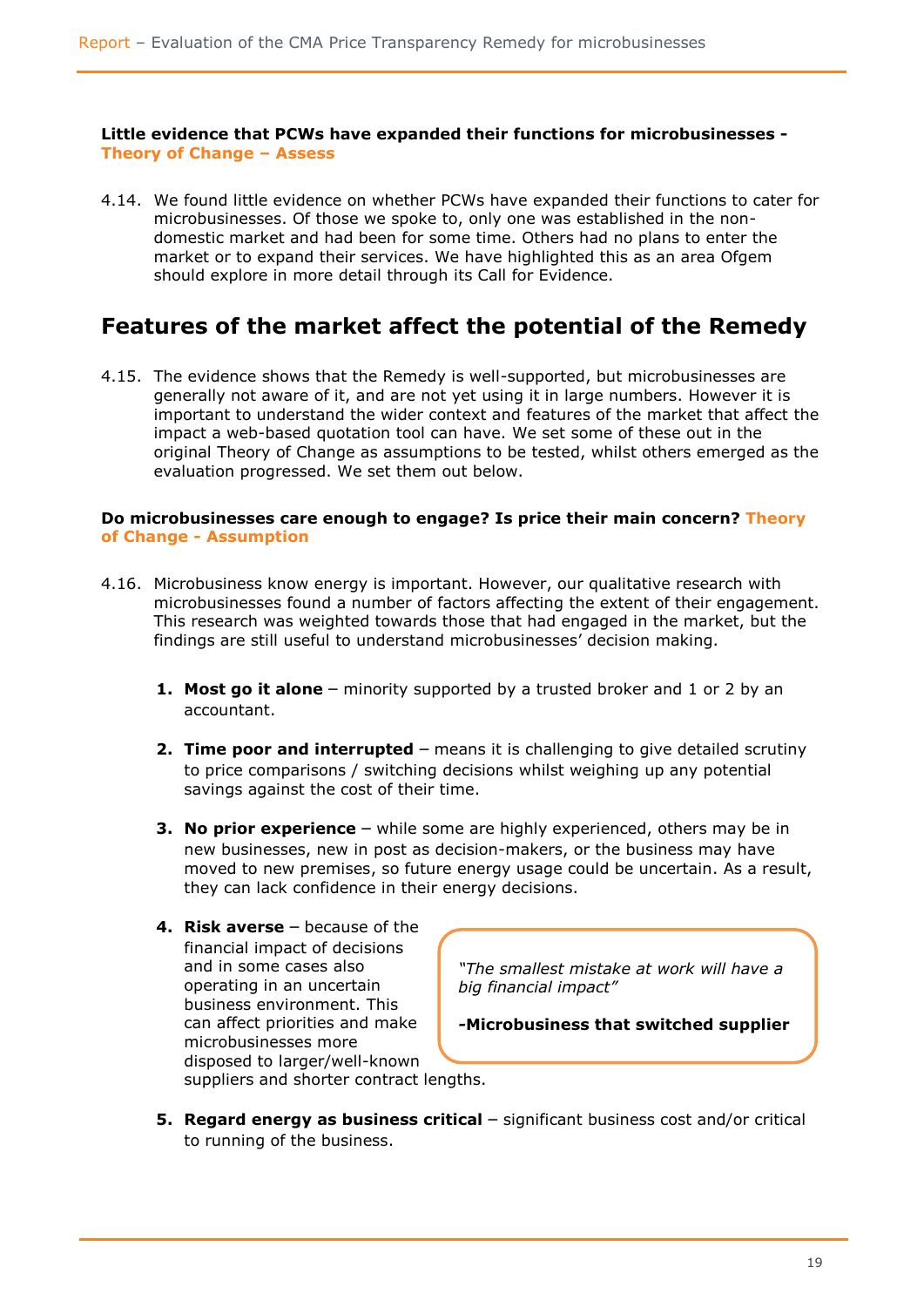**6. Not regularly reviewing** – no point in reviewing when in contract (means

frequency of review can range between 1-3 years); some reviewing from energy efficiency perspective but seen as challenging to reduce costs through making changes to usage.

*"I know that it's going to be a hassle and it's going to take at least a half a day of faffing about. That's why I put it off"*

**Microbusiness that switched supplier**

- 4.17. **Where microbusinesses have switched or have considered switching, price has been their main motivation**. And the greater the importance of energy to their business, the more motivated they will be to seek out a competitive deal. But they are also motivated by other factors as well. For example, microbusinesses will consider their energy options if they are aware that their contract is ending, if they are moving to new premises, if there is a price increase, or if a broker contacts them.
- 4.18. Suppliers and stakeholders agree that microbusinesses are time poor, particularly given the majority are sole traders. They have too many other concerns for energy to be their main focus, and the benefit of engaging needs to outweigh the opportunity cost of another activity. But suppliers stressed that microbusinesses are not a homogenous group, and the different characteristics and needs affect the contracts suppliers provide. For example, some microbusinesses have one site whereas others have multiple sites. Energy spend can vary widely, both in absolute terms and as a proportion of their total overheads.
- 4.19. **This is important context for the Price Transparency Remedy.** Even the more engaged microbusinesses targeted in the qualitative research have barriers to engaging in the market that affect their willingness to explore their tariff options. This meant decisions being put off, or not made at the optimal time for the business. This suggests that any online solution needs to be very user-friendly, and generate useful results.

#### **Tariffs are much more tailored than domestic tariffs non-Theory of Change finding**

- 4.20. One of the main differences between domestic and non-domestic tariffs is that the latter are more tailored to the individual business. The price of a non-domestic contract can vary by contract start date, single vs multiple site etc.
- 4.21. Importantly, prices can be negotiated, with higher energy use attracting bigger discounts. Suppliers told us that the negotiated nature of the non-domestic market has two implications. Firstly, consumers do not believe that the price generated on a supplier's website is the final one. They consider it a starting point for further negotiation. Secondly, this belief drives consumers to pick up the phone to a handful of suppliers to negotiate the best deal. Engaged microbusiness consumers do not want to fulfil contracts online, and suppliers do not tend to offer this service (though some indicated that they are moving towards it, and some of the microbusinesses we spoke to wanted more suppliers to offer it).
- 4.22. The tailored, negotiated market is a key reason why PCWs do not offer price comparison services to the same extent that they do in the domestic market. One PCW we spoke to said that the lack of published tariff information, coupled with the number and variety of tariff offers, means it is "almost impossible" to perform a tariff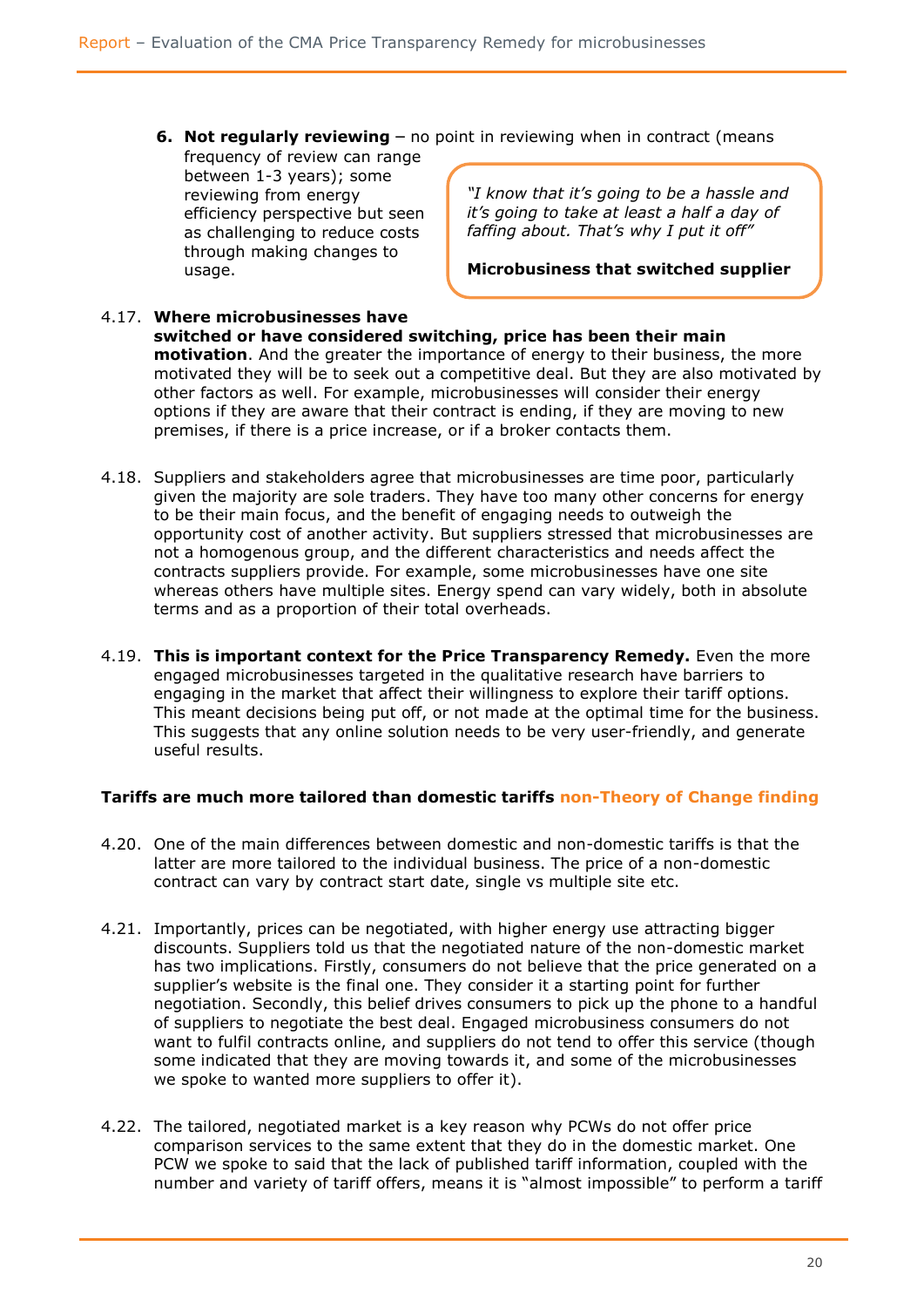comparison exercise as they do in the domestic market. Others that replied to our request for a consultation said they had no plans to enter the non-domestic market.

4.23. The implication for the Remedy is that engaged microbusinesses will not rely on a quote generated on a supplier website. They will go to suppliers that they know, perhaps using the quote as a starting point, but then still negotiate over the phone. For the disengaged, they will tend to use a broker and will not consult suppliers' websites. Both of these embedded market features limit the impact that prices on websites can have on engagement and switching behaviours.

#### **A reliance on brokers non-Theory of Change finding**

4.24. Often, microbusinesses that are too busy to engage will use a broker to get an energy deal.<sup>14</sup> One large supplier estimated that two thirds of the market use a broker to switch. Another suggested that whilst some brokers are moving to online services, the

*"I realised comparisons are hard work. Half way through I had someone [broker] to hold my hand. Otherwise I would have been incredibly frustrated by how hard it was."*

#### **Microbusiness that switched supplier**

majority still use the phone to generate leads and provide the comparison service.

4.25. We did not focus on brokers in the evaluation. But given their prominence in the nondomestic market, it is important to highlight that several suppliers and one stakeholder expressed concerns about poor broker practices. Some

l

*"The landline constantly rings with companies I've never heard of and it's always at the time I'm serving customers so I get very cross."*

**Microbusiness that considered switching**

microbusinesses in the qualitative research also highlighted the impact of unsolicited calls. There is a general sense that the number of unsolicited calls that brokers are making to microbusinesses has increased, and some concern that this could lead to general disengagement in the market.

### **Longer term aims of the Remedy**

- 4.26. The Remedy has been in place for around 18 months. During this time the evidence shows that there has been limited impact on the market so far. We therefore cannot attribute any impact of the Remedy on longer term quantitative measures in the Theory of Change, such as the **switching rate** or the differential between the prices of **default tariffs and acquisition** tariffs.
- 4.27. Considering trust, the Remedy has been praised by microbusinesses, suppliers and stakeholders as a step towards improving microbusiness trust in suppliers. It makes pricing less opaque, and shows broker charges more clearly. But it will be difficult for the Remedy to substantially change levels of trust in the energy market even in the

 $<sup>14</sup>$  This contrasts with the engaged microbusinesses in our qualitative research, who were more likely</sup> to go it alone.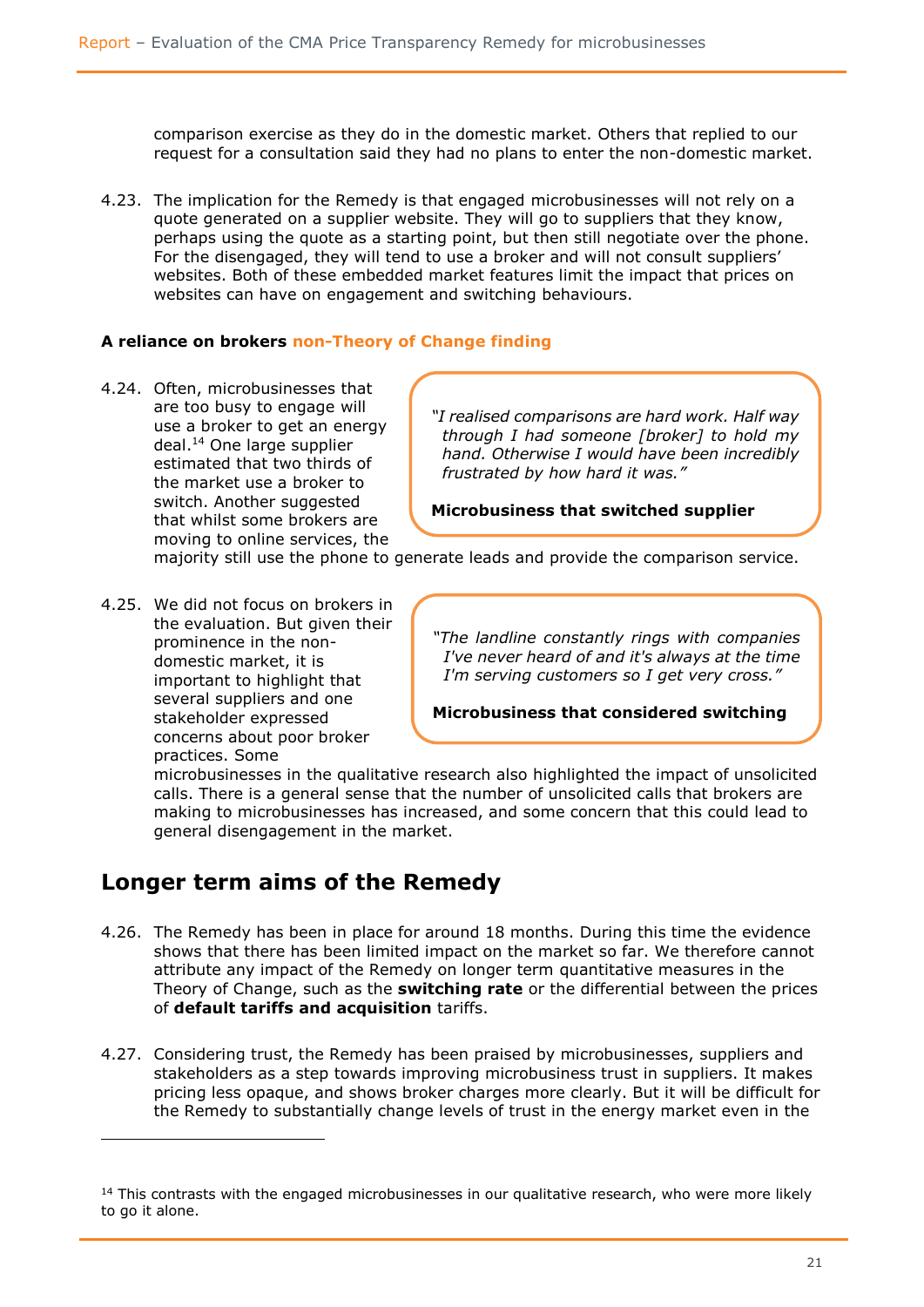longer term. Negotiation is still a hallmark of the market, and in this context microbusiness are not likely to trust the prices they see online if they believe they can achieve a better one by haggling. Sentiment about domestic energy also feeds into microbusiness views of energy generally. Further, we have found negative sentiments towards brokers, and concerns about the number of unsolicited calls in particular.

4.28. These factors foster distrust and make it more challenging for the Remedy to have a significant impact. It will be useful to look at them again as Ofgem develops its approach to the microbusiness market.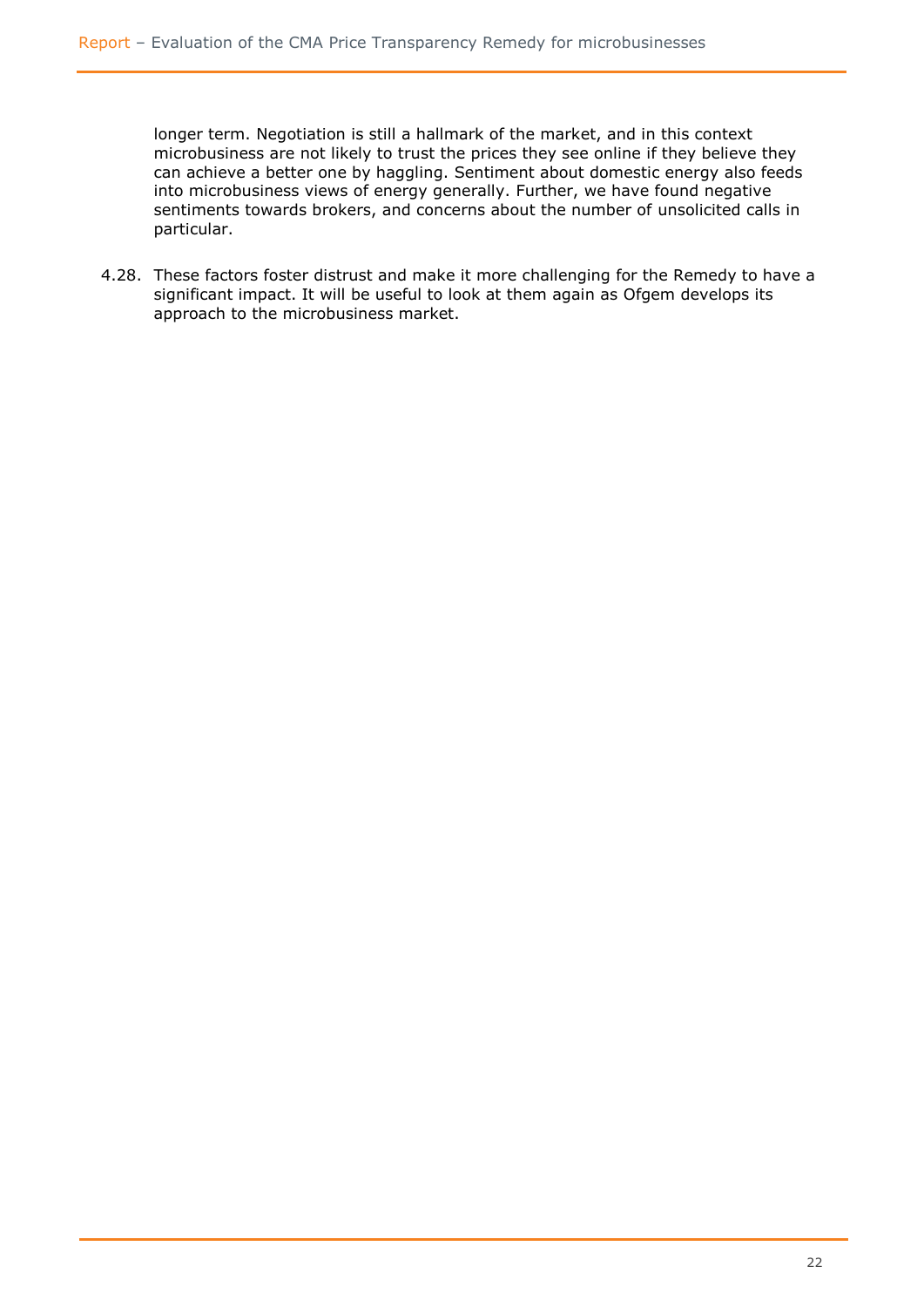# <span id="page-22-0"></span>**5. Conclusions**

- 5.1. The concept of the Remedy is well-supported by microbusinesses, suppliers, and stakeholders. The Remedy is a positive step and increases transparency of prices. It can help to increase the trust that a microbusiness has in their supplier and the energy market.
- 5.2. However, microbusinesses are not aware of the tools on supplier websites and are not using them in large numbers. When quotes are generated, they are difficult to sift through and understand. And there also appears to be some inconsistency in the way that suppliers have implemented the Remedy so far. Whilst this continues, some microbusinesses may be put off using the quotation tools given the variable quality of their experience. We have found limited evidence that search costs have reduced, or that PCWs are expanding or entering the market to cater for microbusinesses.
- 5.3. But it is important to consider the wider context. There are several features of the microbusiness (and general SME) market that appear to limit how effective a website-based price transparency tool can be at present.
- 5.4. For instance, microbusiness contracts can be tailored to a greater extent than in the domestic market. This means tens of tariffs can be available to a microbusiness. And suppliers are willing to negotiate on these prices, with higher consuming microbusinesses better able to secure a lower price. This means any prices listed on the website are seen as a starting point for further negotiation. Microbusinesses are prepared to call suppliers to try and get a better deal, and do not rely on web-based price information. Most microbusinesses have little time to look at their options, and often rely on brokers to carry out the search for them.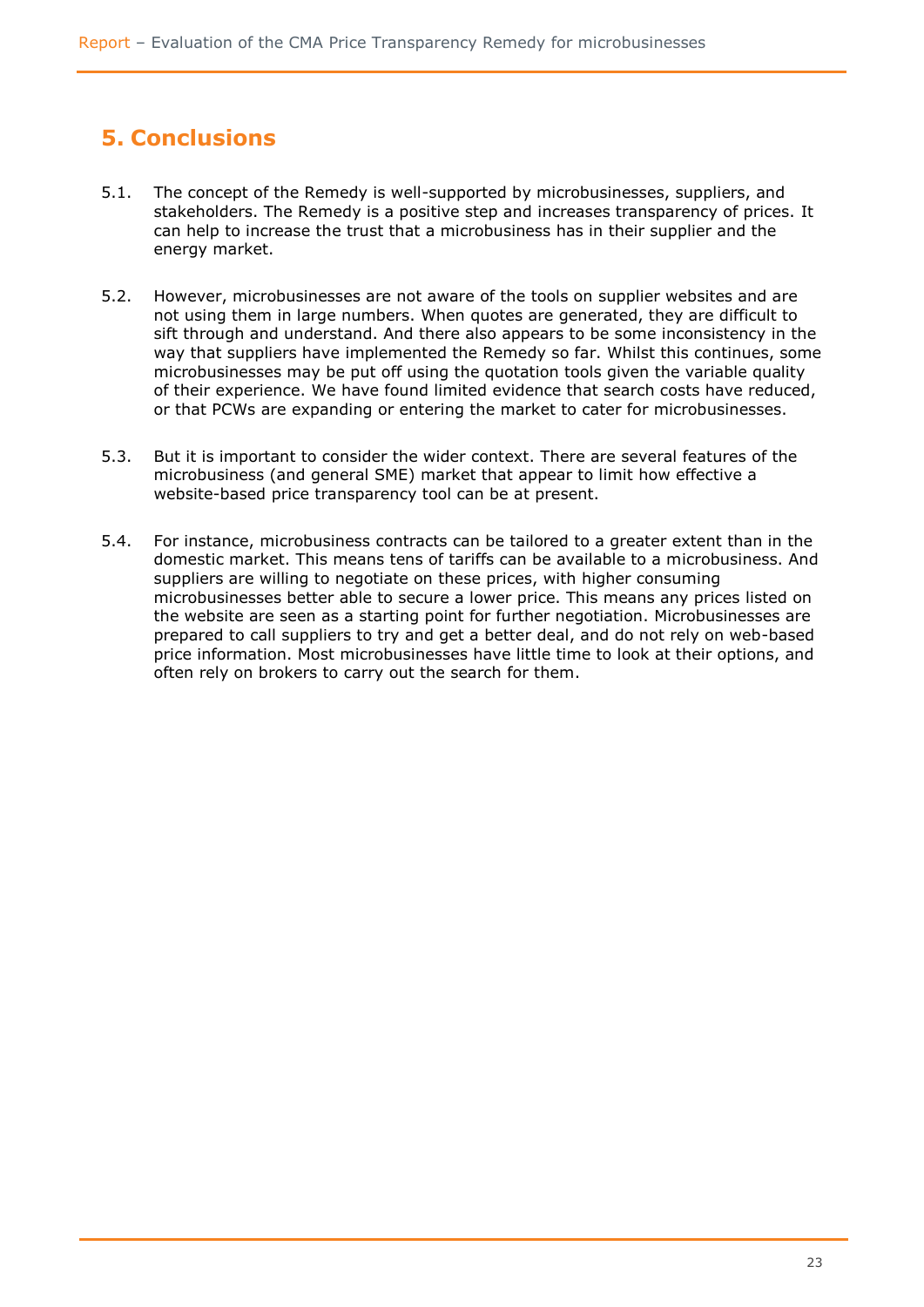### <span id="page-23-0"></span>**Appendix 1 – sources**

BMG Research. (2015). Micro and small business engagement in energy markets (report for Ofgem). Retrieved from [https://www.ofgem.gov.uk/ofgem](https://www.ofgem.gov.uk/ofgem-publications/94051/nondomquantfinalv4-pdf)[publications/94051/nondomquantfinalv4-pdf.](https://www.ofgem.gov.uk/ofgem-publications/94051/nondomquantfinalv4-pdf)

BMG Research. (2016). Micro and small business engagement in energy markets (report for Ofgem). Retrieved from

[https://www.ofgem.gov.uk/system/files/docs/2016/05/microsurvey\\_final.pdf.](https://www.ofgem.gov.uk/system/files/docs/2016/05/microsurvey_final.pdf)

CMA. (2016a). Appendix 9.1: Microbusinesses. Retrieved from [https://assets.publishing.service.gov.uk/media/559fb67ee5274a155900002b/Appendix\\_9.1](https://assets.publishing.service.gov.uk/media/559fb67ee5274a155900002b/Appendix_9.1_Microbusinesses.pdf) [\\_Microbusinesses.pdf.](https://assets.publishing.service.gov.uk/media/559fb67ee5274a155900002b/Appendix_9.1_Microbusinesses.pdf)

CMA. (2016b). Energy market investigation. Retrieved from [https://assets.publishing.service.gov.uk/media/5773de34e5274a0da3000113/final-report](https://assets.publishing.service.gov.uk/media/5773de34e5274a0da3000113/final-report-energy-market-investigation.pdf)[energy-market-investigation.pdf.](https://assets.publishing.service.gov.uk/media/5773de34e5274a0da3000113/final-report-energy-market-investigation.pdf)

Deller, D. & Fletcher, A. (2018). Micro and Small Businesses' Satisfaction with the UK Energy Market.

Fletcher A (2016). The role of demand-side remedies in driving effective competition  $- a$ review for Which?

Ofgem (2014). Proposals for non-domestic automatic rollovers and contract renewals. Retrieved from [https://www.ofgem.gov.uk/ofgem](https://www.ofgem.gov.uk/ofgem-publications/86071/automaticrolloversconsultationfinalpdf)[publications/86071/automaticrolloversconsultationfinalpdf.](https://www.ofgem.gov.uk/ofgem-publications/86071/automaticrolloversconsultationfinalpdf)

Roper, S., Hart, M., Bourke, J. & Hathaway, K. (2018). State of Small Business Britain Report 2018. Retrieved from [https://www.enterpriseresearch.ac.uk/publications/state](https://www.enterpriseresearch.ac.uk/publications/state-small-business-britain-report-2018/)[small-business-britain-report-2018/.](https://www.enterpriseresearch.ac.uk/publications/state-small-business-britain-report-2018/)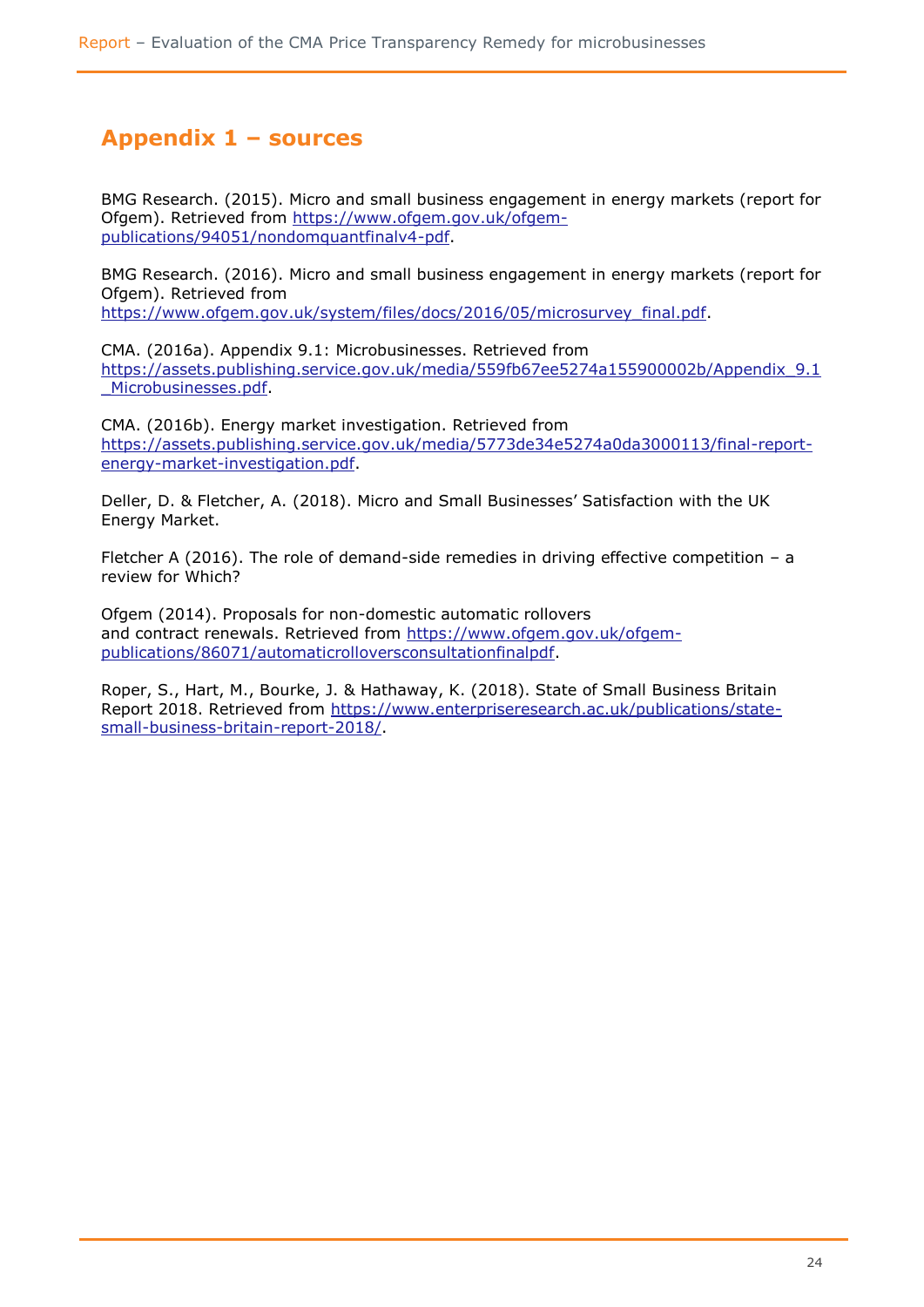# <span id="page-24-0"></span>**Appendix 2 – contextual evidence for the Price Transparency Remedy**

The evidence on microbusinesses' experience in the retail energy market is fairly limited, and it has been challenging to establish a robust baseline. There have also been different definitions of microbusiness used in surveys, which makes it difficult to draw comparisons over time. However there are pieces of information that help build a picture of microbusiness engagement in the market. The key pieces of evidence are set out against the main elements of the ToC below.